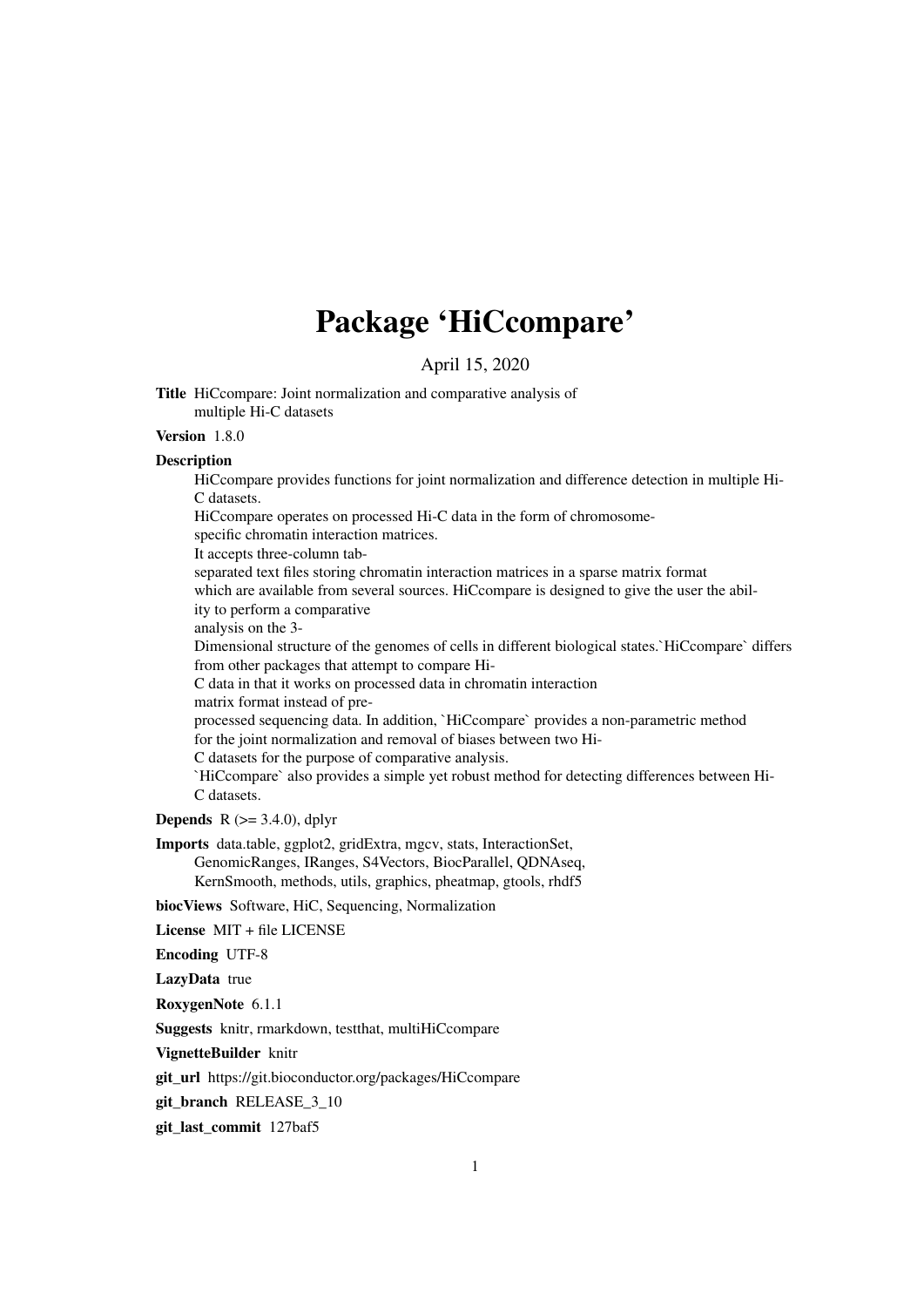git\_last\_commit\_date 2019-10-29 Date/Publication 2020-04-14

Author John Stansfield [aut, cre], Kellen Cresswell [aut], Mikhail Dozmorov [aut]

Maintainer John Stansfield <stansfieldjc@vcu.edu>

## R topics documented:

| 3              |
|----------------|
| $\overline{3}$ |
| $\overline{4}$ |
| $\overline{4}$ |
| 5              |
| $\overline{5}$ |
| 6              |
| 8              |
| 9              |
| 9              |
| 10             |
| 11             |
| 12             |
| 12             |
| 14             |
| 15             |
| 17             |
| 19             |
| 19             |
| 20             |
| 20             |
| 21             |
| 22             |
| 23             |
| 23             |
| 24             |
| 25             |
| 26             |
| 26             |
| 27             |
| 27             |
| 28             |
| 29             |
| 31             |
| 32             |
| 32             |
| 33             |

**Index** 

 $\overline{2}$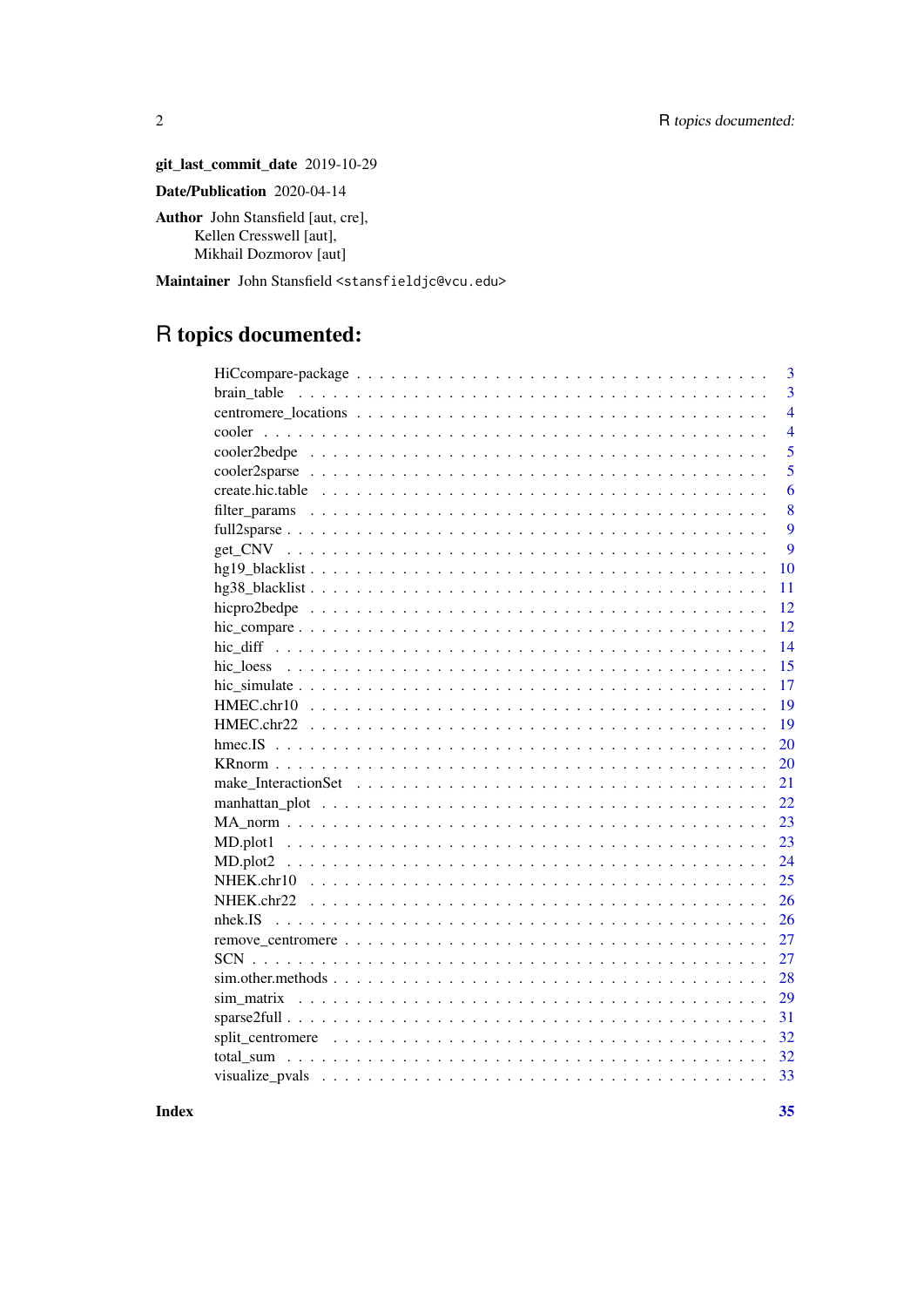<span id="page-2-0"></span>HiCcompare-package *HiCcompare*

#### Description

HiCcompare provides functions for joint normalization and difference detection in multiple Hi-C datasets. HiCcompare operates on processed Hi-C data in the form of chromosome-specific chromatin interaction matrices. It accepts three-column tab-separated text files storing chromatin interaction matrices in a sparse matrix format which are available from several sources. HiCcompare is designed to give the user the ability to perform a comparative analysis on the 3-Dimensional structure of the genomes of cells in different biological states.

#### Details

To learn more about HiCcompare, start with the vignettes: 'browseVignettes(package = "HiCcompare")'

#### Author(s)

Maintainer: John Stansfield <stansfieldjc@vcu.edu>

Authors:

- Kellen Cresswell <cresswellkg@vcu.edu>
- Mikhail Dozmorov <mikhail.dozmorov@vcuhealth.org>

brain\_table *Hi-C data from two regions of the brain at 100KB resolution*

#### Description

An hic.table object containing data from chromosomes 18 & 22. hic\_loess has already been used to jointly normalize the datasets.

#### Usage

brain\_table

#### Format

An object of class list of length 2.

#### Value

A hic.table list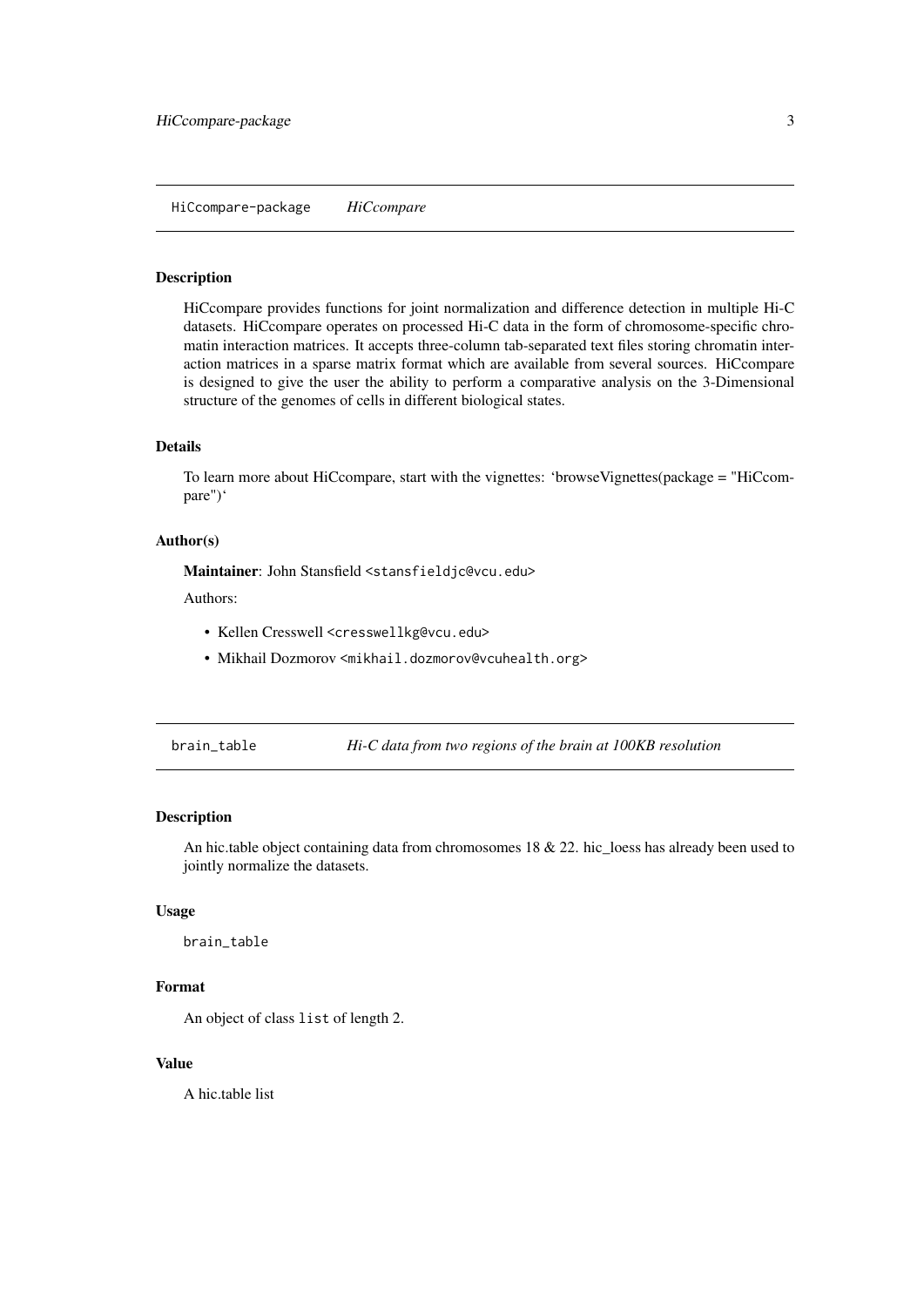<span id="page-3-0"></span>centromere\_locations *Locations of the centromeres for hg19*

#### Description

A BED file

#### Usage

centromere\_locations

#### Format

A data.frame with 3 columns and 24 rows

#### Value

A data.frame

cooler *Hi-C data in the cooler format*

#### Description

Contains Hi-C data for the entire genome from the Dixon2012-H1hESC-HindIII-allreps-filtered.1000kb.cool file.

#### Usage

cooler

#### Format

A matrix with 4011620 rows and 7 columns in BEDPE format.

#### Value

A matrix.

#### Source

Data from the Index of Coolers. [ftp://cooler.csail.mit.edu/coolers/hg19/Dixon2012-H1hE](ftp://cooler.csail.mit.edu/coolers/hg19/Dixon2012-H1hESC-HindIII-allreps-filtered.1000kb.cool)SC-HindIII-allre [1000kb.cool](ftp://cooler.csail.mit.edu/coolers/hg19/Dixon2012-H1hESC-HindIII-allreps-filtered.1000kb.cool)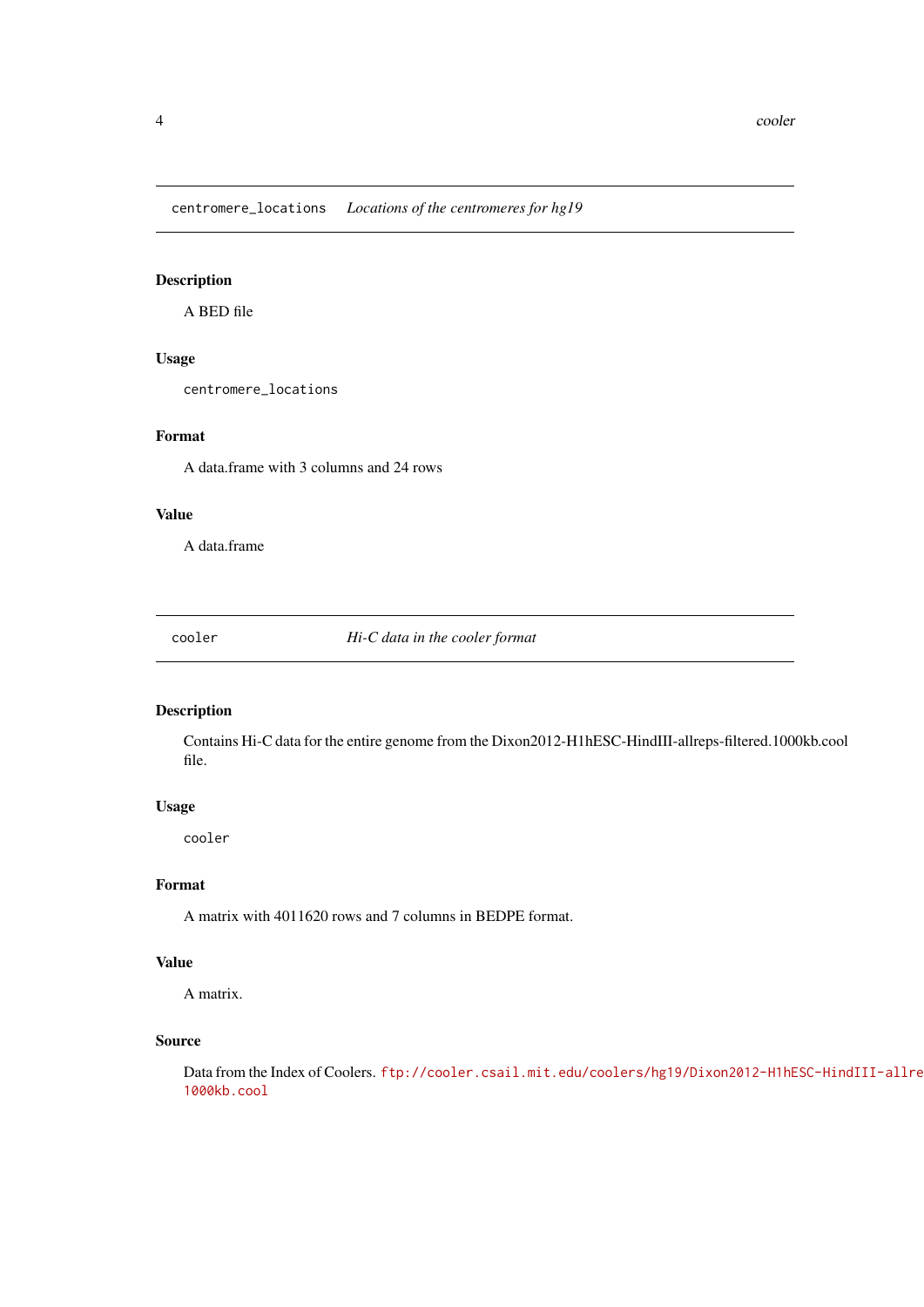<span id="page-4-0"></span>

Read a .cool file into R and output the data in BEDPE format

#### Usage

cooler2bedpe(path)

#### Arguments

path The path to a .cool file on your disk.

#### Details

.cool files are HDF5 containers that store Hi-C data. Many public Hi-C datasets are available in .cool format on the mirnylab ftp site <ftp://cooler.csail.mit.edu/coolers>. To use these files in HiCcompare simply download the .cool file and read it into R using this function. This function will dump the contents of the file and format them into BEDPE format in R. The resulting object cant then be used in HiCcompare.

#### Value

A list with two items. Item 1, "cis" contains the intra-chromosomal contact matrices, one per chromosome. Item 2, "trans" contains the inter-chromsomal contact matrix.

#### Examples

```
## Not run:
dat <- cooler2bedpe(path = "path/to/cool/file.cool")
```
## End(Not run)

| cooler2sparse | Transform a .cool file to a sparse upper triangular matrix for input |
|---------------|----------------------------------------------------------------------|
|               | <i>into hic loess</i>                                                |

#### Description

Transform a .cool file to a sparse upper triangular matrix for input into hic\_loess

#### Usage

```
cooler2sparse(cooler)
```
#### Arguments

cooler The plain text file from a .cool file loaded into an R data.frame object. See vignette for more details.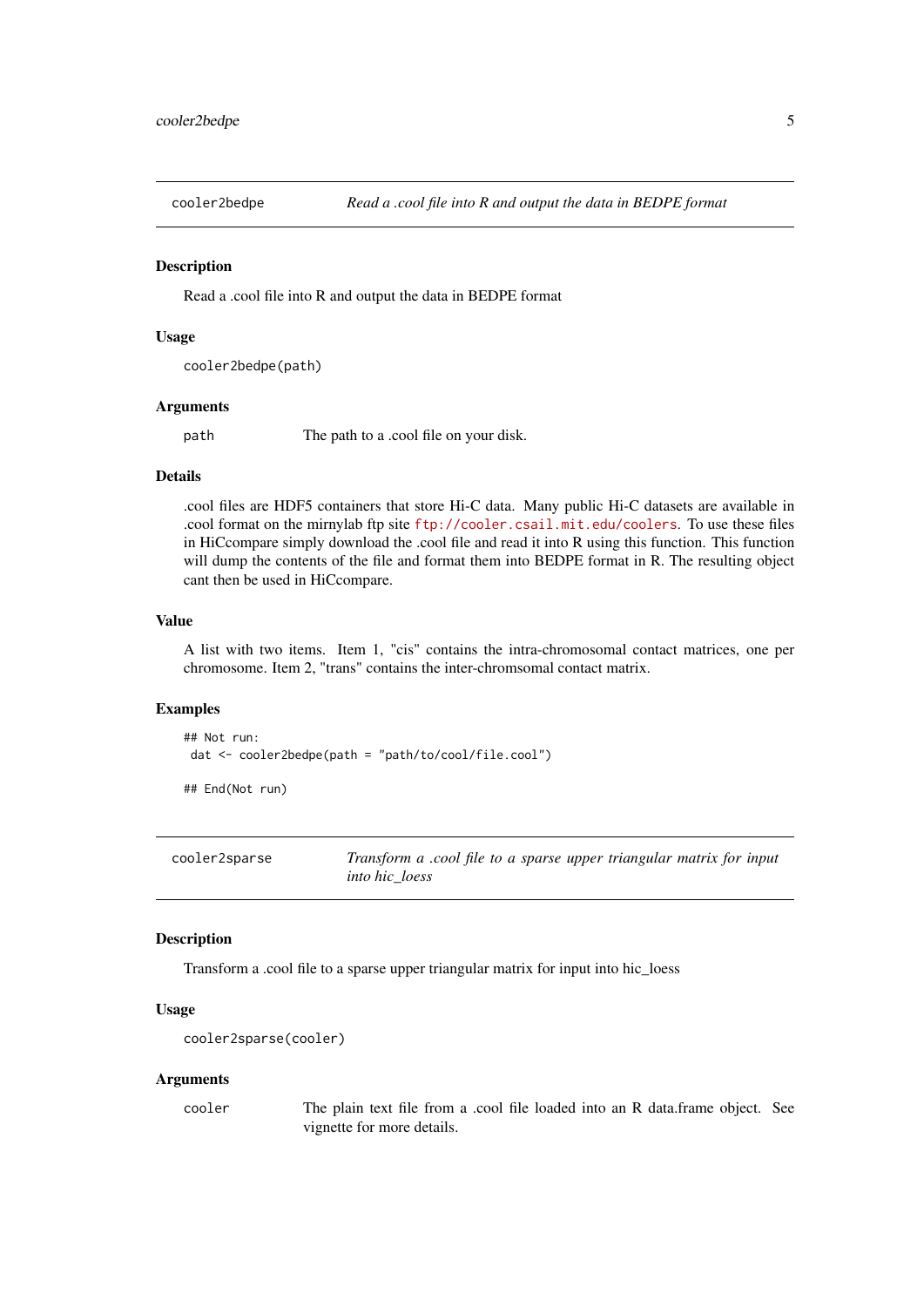#### Details

The .cool format is linked a database of Hi-C experiments and allows access to many sets of Hi-C data which can be found at the Index of Coolers <ftp://cooler.csail.mit.edu/coolers>. Once a .cool file is dumped into a contact matrix in plain text it can be read into R. This function provides a method for converting the .cool matrix into a sparse upper triangular matrix ready to be entered into hic\_loess.

#### Value

A Sparse upper triangular matrix or a list of sparse upper triangular matrices. If the .cool file contains data for more than one chromosome The function will split the data up into a list of matrices, one per chromosome.

#### Examples

```
data('cooler')
sparse <- cooler2sparse(cooler)
head(sparse)
```
create.hic.table *Create hic.table object from a sparse upper triangular Hi-C matrix*

#### Description

Create hic.table object from a sparse upper triangular Hi-C matrix

#### Usage

```
create.hic.table(sparse.mat1, sparse.mat2, chr = NA, scale = TRUE,
  include.zeros = FALSE, subset.dist = NA, subset.index = NA,
  exclude.regions = NA, exclude.overlap = 0.2)
```
#### Arguments

| sparse.mat1 | Required, sparse upper triangular Hi-C matrix, 7 column BEDPE format of the<br>upper triangle of the matrix, OR InteractionSet object with the genomic ranges<br>of the interacting regions for the upper triangle of the Hi-C matrix and a single<br>metadata column containing the interaction frequencies for each interacting pair<br>for the first dataset you wish to jointly normalize.  |
|-------------|-------------------------------------------------------------------------------------------------------------------------------------------------------------------------------------------------------------------------------------------------------------------------------------------------------------------------------------------------------------------------------------------------|
| sparse.mat2 | Required, sparse upper triangular Hi-C matrix, 7 column BEDPE format of the<br>upper triangle of the matrix, OR InteractionSet object with the genomic ranges<br>of the interacting regions for the upper triangle of the Hi-C matrix and a single<br>metadata column containing the interaction frequencies for each interacting pair<br>for the second dataset you wish to jointly normalize. |
| chr         | The chromosome name for the matrices being entered i.e 'chr1' or 'chrX'. Only<br>needed if using sparse upper triangular matrix format. If using BEDPE format<br>leave set to NA.                                                                                                                                                                                                               |
| scale       | Logical, should scaling be applied to the matrices to adjust for total read counts.<br>If TRUE the IFs of the second sparse matrix will be adjusted as follows: IF2_scaled<br>$=$ IF2 / (sum(IF2)/sum(IF1)).                                                                                                                                                                                    |

<span id="page-5-0"></span>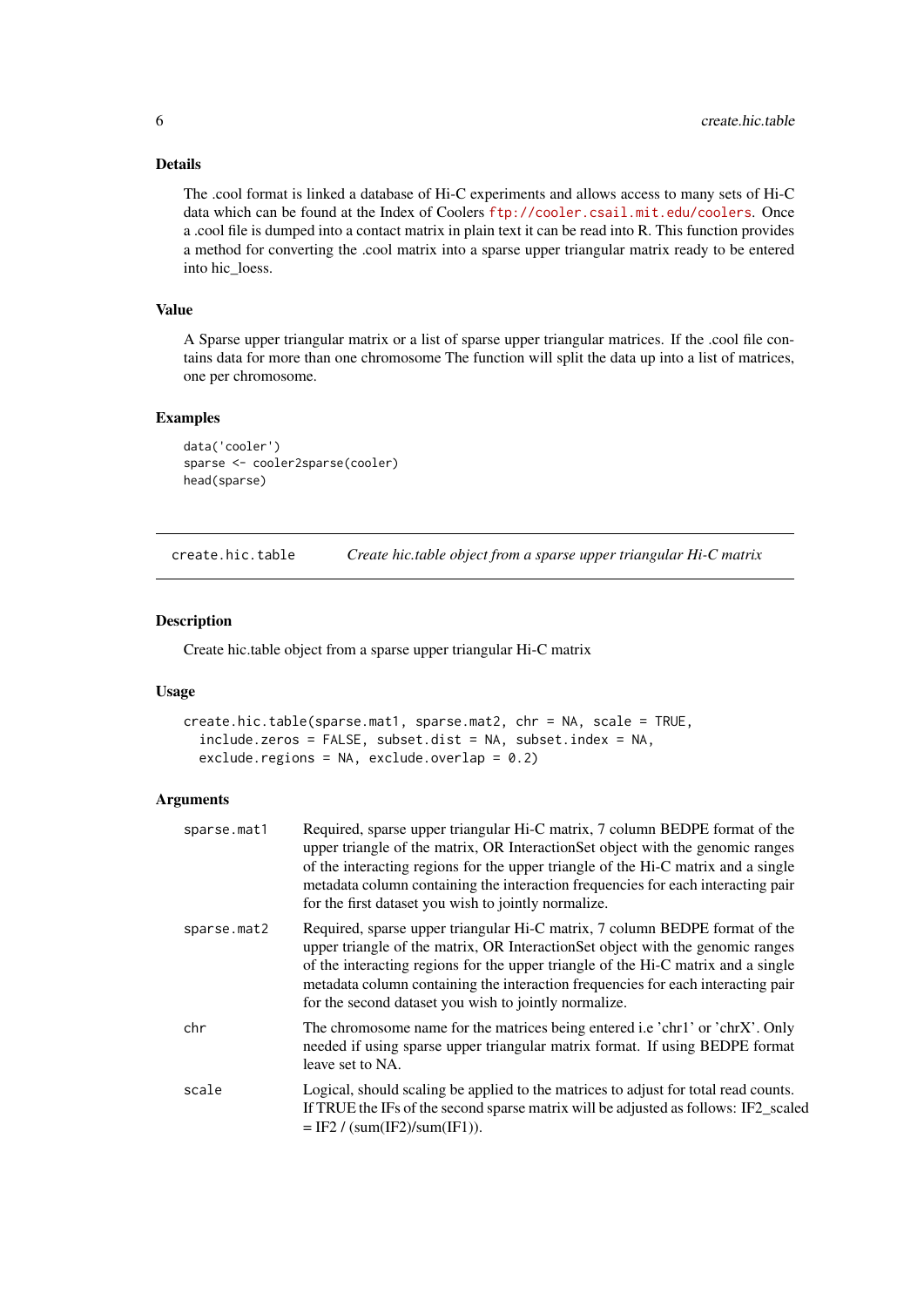include.zeros Logical, If set to TRUE the function will include pairwise interactions where one of the interaction frequencies is 0.

- subset.dist Should the matrix be subset to only include interactions up to a user specified matrix unit distance? i.e. to only include the cells of the matrix which are at a unit distance less than or equal to 100 set subset.dist = 100. Subsetting the matrix by distance will cut out any interactions occuring at a unit distance greater than the specified value. This could be used to speed up computation time or if there is only interest in the interactions occuring below a specific distance in the matrix. Warning: If you subset by distance do NOT to transform the subsetted hic.table into a full matrix using 'sparse2full'. If you plan on trasforming the matrix to a full contact matrix use subset.index instead.
- subset.index Should the matrix be subset by a user specified distance? Input as a vector of 4 numbers (i.start, i.end, j.start, j.end). i.e. to only include a subset of the matrix with row numbers  $20 \le i \le 40$  and column numbers  $30 \le i \le 50$  set as subset. index =  $c(20, 40, 30, 50)$ . This can be used to speed up computation time if only a subset of the matrix is of interest. The indices used here correspond to the indices of the full Hi-C contact matrix. The 'sparse2full' function can be used to view the full contact matrix and make a decision about subsetting based on index.

exclude.regions

A data.frame or genomic ranges object in the form of chr start end. Regions contained in the object will be removed from the hic.table object. Could be useful for excluding regions with a known CNV, blacklist regions, or some other a priori known difference.

exclude.overlap

The proportion of overlap required to exclude a region. Defaults to 0.2, indicating 20% or more overlap will be enough for exclusion. To exclude any amount of overlap set to 0. If set to 1, only a 100% overlap with an excluded regions will result in exclusion.

#### Details

This function is used to transform two sparse upper triangular Hi-C matrices into an object usable in the hic\_loess function. Sparse upper triangular Hi-C matrix format is typical of the Hi-C data available from the Aiden Lab <http://www.aidenlab.org/>. If you have a full Hi-C contact matrix, first transform it to sparse upper triangular format using the full2sparse function. Sparse matrices should have 3 columns in the following order: Start location of region 1, Start location of region 2, Interaction Frequency. Matrices in 7 column BEDPE format should have 7 columns in the following order: Chromosome name of the first region, Start location of first region, End location of first region, Chromosome name of the second region, Start location of the second region, End location of the second region, Interaction Frequency. Please enter either two sparse matrices or two matrices in 7 column BEDPE format or two InteractionSet objects; do not mix and match.

#### Value

A hic.table object.

```
# Create hic.table object using included Hi-C data in sparse upper
# triangular matrix format
data('HMEC.chr22')
data('NHEK.chr22')
```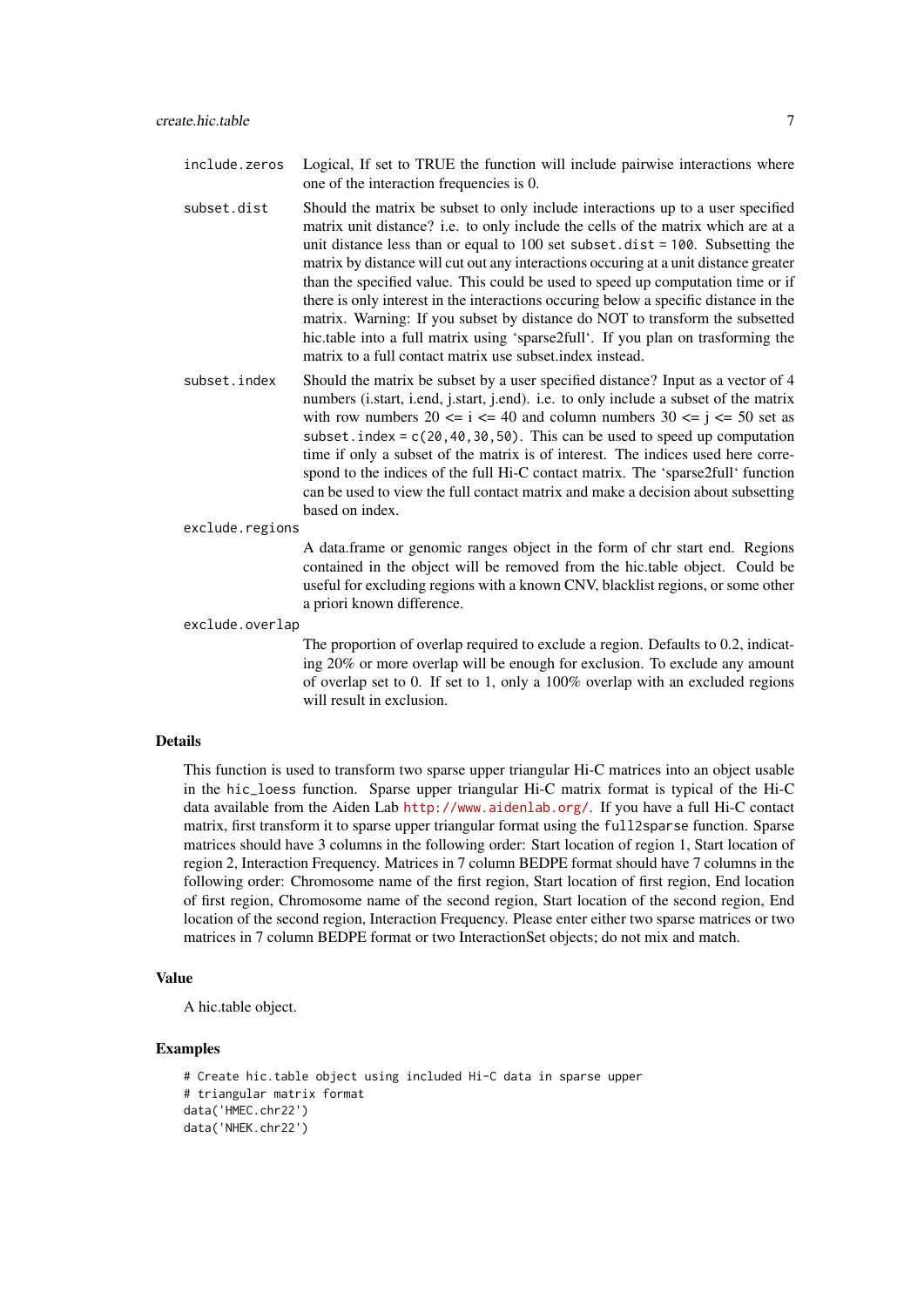```
hic.table <- create.hic.table(HMEC.chr22, NHEK.chr22, chr = 'chr22')
# View result
hic.table
```

```
filter_params Determine the A quantile cutoff to be used
```
Determine the A quantile cutoff to be used

#### Usage

```
filter_params(hic.table, SD = 2, numChanges = 300, FC = 3,
 alpha = 0.05, Plot = FALSE)
```
#### Arguments

| hic.table  | A hic.table object                                                                                                                                                                                                                                   |
|------------|------------------------------------------------------------------------------------------------------------------------------------------------------------------------------------------------------------------------------------------------------|
| SD         | The standard deviation of the fuzzing used to produce a Hi-C matrix from your<br>data with few true differences.                                                                                                                                     |
| numChanges | The number of changes to add into the Hi-C matrix created. This should be<br>proportional to the resolution of the data. High resolution data should use more<br>changes i.e. 1MB resolution - 300 changes, 100KB resolution - 1000 changes,<br>etc. |
| FC         | The fold change of the changes added to the Hi-C matrix.                                                                                                                                                                                             |
| alpha      | The alpha level for hypothesis testing.                                                                                                                                                                                                              |
| Plot       | logical, should MD plots for the normalization and difference detection be plot-<br>ted?                                                                                                                                                             |

#### Details

This function will take your data and produce an additional Hi-C matrix using the IF1 vector. Random normal noise will be added to the vector to create a "fuzzed" matrix with few true differences. Then the specified number of true changes will be added at the specified fold change level to the matrices. The HiCcompare procedure is run on the data and a plot of the MCC, TPR, and FPR based on the A minimum value filtered out will be produced. This is to aid you in determining what value you should use when analyzing your data with the hic\_compare() function.

#### Value

A plot of the Mathews Correlation Coefficient (MCC), true positive rate (TPR), and false positive rate (FPR) over the A minimum value filtered.

```
data('HMEC.chr22')
data('NHEK.chr22')
hic.table <- create.hic.table(HMEC.chr22, NHEK.chr22, chr = 'chr22')
filter_params(hic.table)
```
<span id="page-7-0"></span>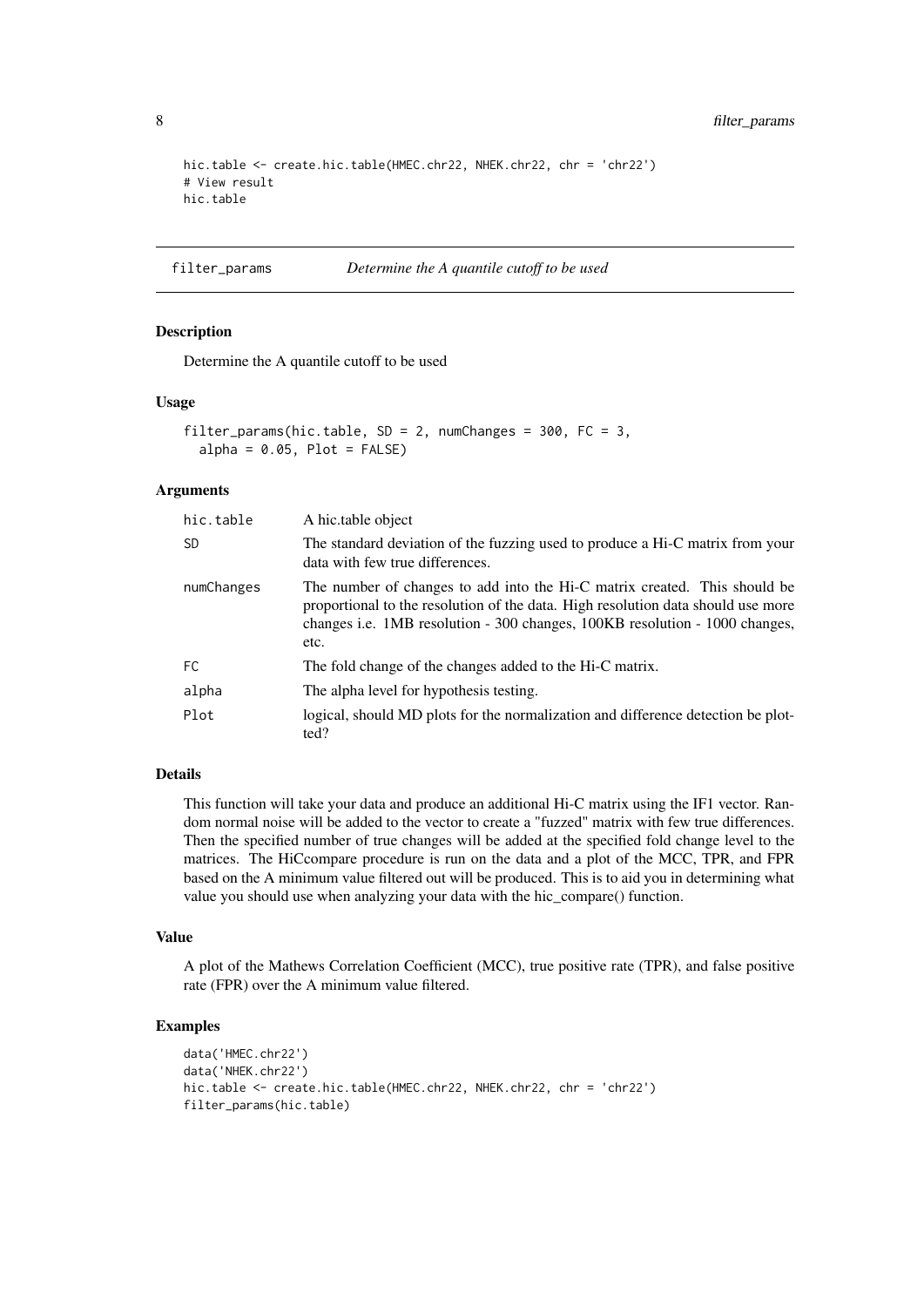<span id="page-8-0"></span>

Transfrom a full Hi-C contact matrix to a sparse upper triangular matrix

#### Usage

full2sparse(mat)

#### Arguments

mat A matrix. Must have column names equal to the start location for each bin. i.e. for a 6x6 Hi-C matrix where the first region starts at 0 kb and the final region starts at 500KB and the resolution is 100kb, the column names of the matrix should be as follows: colnames(mat) = c(0, 100000, 200000, 300000, 400000, 500000)

#### Value

A sparse upper triangular matrix.

#### Examples

```
m <- matrix(1:100, 10, 10)
colnames(m) <- 1:10
sparse <- full2sparse(m)
sparse
```
get\_CNV *Function to get the locations of copy number variations*

#### Description

Function to get the locations of copy number variations

#### Usage

```
get_CNV(path2bam, out.file = "CNV_calls", bin.size = 1000,
 genome = "hg19", CNV.level = 2)
```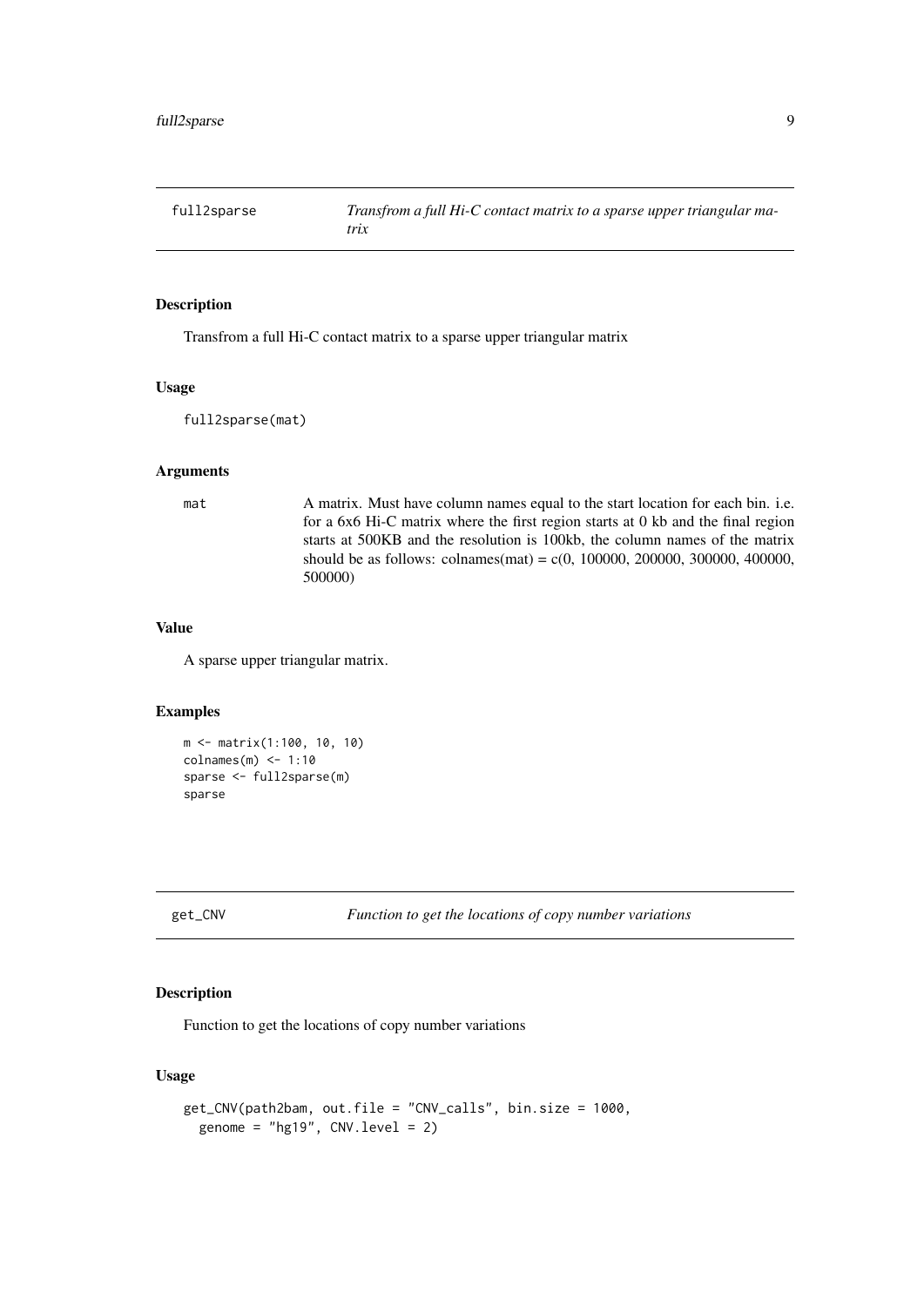#### <span id="page-9-0"></span>Arguments

| path2bam  | The path to the folder containing the .bam files for the data                                                                                                                                                                                                                                                 |
|-----------|---------------------------------------------------------------------------------------------------------------------------------------------------------------------------------------------------------------------------------------------------------------------------------------------------------------|
| out.file  | The prefix for the filename which will be exported.                                                                                                                                                                                                                                                           |
| bin.size  | The bin.size (resolution) of the HiC data you will be using in kbp. e.g. for 1MB<br>resolution enter 1000, for 500kb resolution enter 500. The available bin sizes<br>for hg19 1, 5, 10, 15, 30, 50, 100, 500, and 1000 kbp                                                                                   |
| genome    | Character string for the genome. Defaults to 'hg19'.                                                                                                                                                                                                                                                          |
| CNV.level | The value require to call a region a CNV. Should be either 1, or 2. This setting<br>will determine what level of CNV will be returned in the resulting BED file. 1<br>indicates any copy number variation will be returned. 2 indicates only deletions<br>and amplifications will be returned. Defaults to 2. |

#### Details

This function utilizeds QDNAseq to detect CNV (copy number variations) in your Hi-C data. You must have the .bam files in order to use this function. Place the .bam files in a folder and set path2bam as the path to this folder. The function will then perform CNV detection and export a .txt file containing the CNV calls for each region of the genome. In addition the results will be returned from the function as a data.frame. It is reccomended to exclude the regions with extreme CNV when using HiCcompare. Regions can be excluded using the create.hic.table() function. For more information about the methods used in this function see QDNAseq here: [https://bioconductor.](https://bioconductor.org/packages/release/bioc/html/QDNAseq.html) [org/packages/release/bioc/html/QDNAseq.html](https://bioconductor.org/packages/release/bioc/html/QDNAseq.html)

#### Value

A data.frame containing the regions for CNVs at the level specified with the CNV.level option. A data.frame containing the calls for all regions will also be written to the disk using the out.file prefix. The first 4 columns of the data.frame contain location information for the genomic regions. All following columns contain the CNV calls for each .bam file. CNV calls are defined as follows:  $-2$  = deletion,  $-1$  = loss,  $0$  = normal,  $1$  = gain,  $2$  = amplification. Additionally, a .bed file will be written to disk containing the same values as the returned data.frame.

#### Examples

```
## Not run:
cnv_calls <- get_CNV(path2bam = 'C:/bamfiles')
## End(Not run)
```
hg19\_blacklist *BED file for hg19 blacklisted regions*

#### Description

A BED file with regions which may be excluded from your Hi-C data analysis.

#### Usage

hg19\_blacklist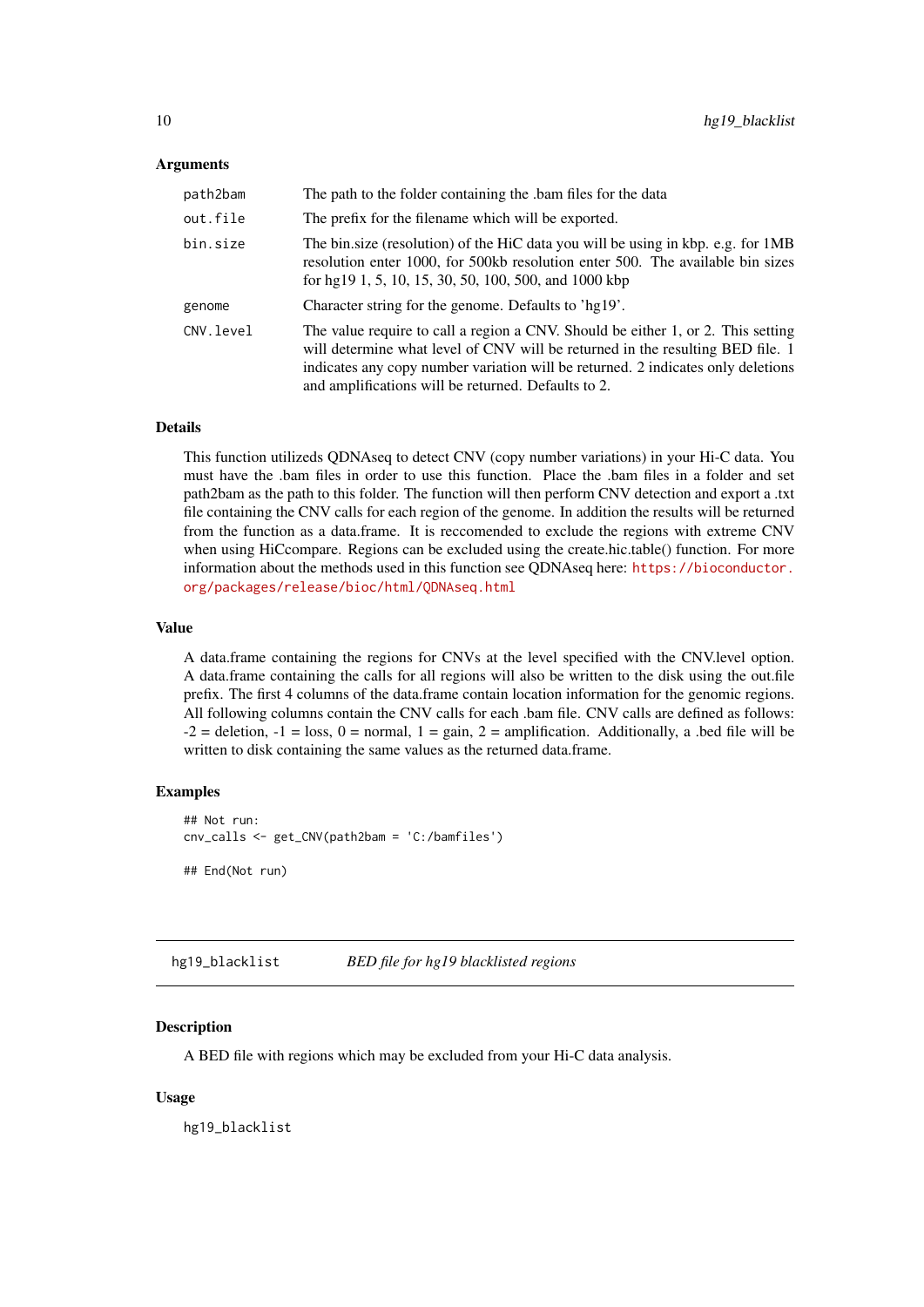#### <span id="page-10-0"></span>hg38\_blacklist 11

#### Format

A data.frame with 3 columns and 1649 rows:

chr chromosome for the region

start start location of the region

end end location of the region

#### Value

A data.frame

#### Source

Data from UCSC <http://genome.ucsc.edu/cgi-bin/hgFileUi?db=hg19&g=wgEncodeMapability>

hg38\_blacklist *BED file for hg38 blacklisted regions*

#### Description

A BED file with regions which may be excluded from your Hi-C data analysis.

#### Usage

hg38\_blacklist

#### Format

A data.frame with 3 columns and 38 rows:

chr chromosome for the region

start start location of the region

end end location of the region

#### Value

A data.frame

#### Source

Data from <http://mitra.stanford.edu/kundaje/akundaje/release/blacklists/hg38-human/>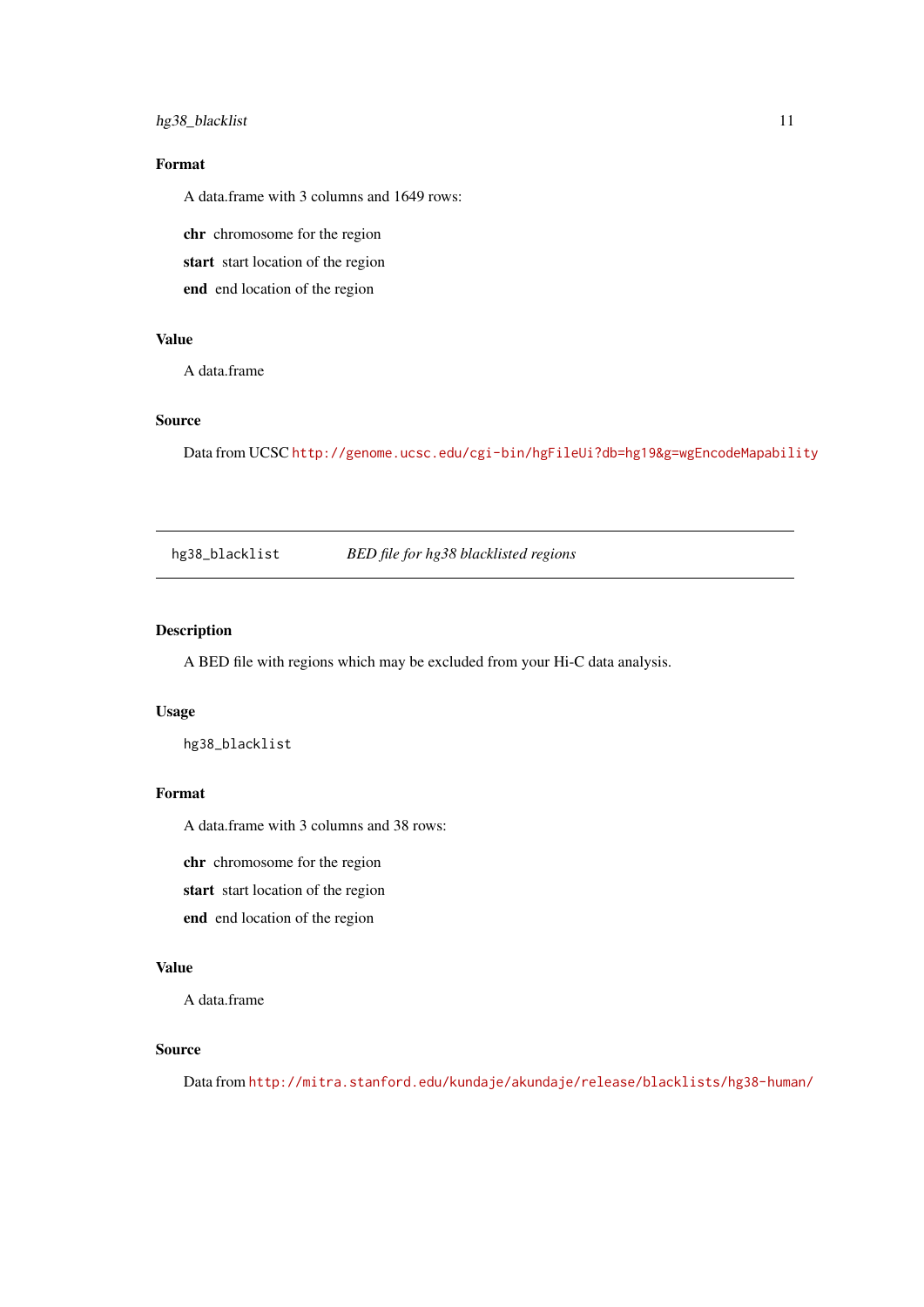<span id="page-11-0"></span>

Convert HiC-Pro results to BEDPE format

#### Usage

hicpro2bedpe(mat, bed)

#### Arguments

| mat | The 3 column sparse upper triangular matrix from HiC-Pro. |
|-----|-----------------------------------------------------------|
| bed | The BED file containing the mappings for for the matrix.  |

#### Details

HiC-Pro will produce a .matrix file and a .bed file as the final aligned product of the alignment process. These files should be read into R using read.table() or similar and then entered as the mat and bed inputs to this function. The function will convert the data into a format useable for HiCcompare. The cis matrices in the results can be directly input into create.hic.table() as sparse matrices.

#### Value

A list with two items. Item 1, "cis" contains the intra-chromosomal contact matrices, one per chromosome. Item 2, "trans" contains the inter-chromsomal contact matrix.

#### Examples

```
## Not run:
 # read in data
 mat <- read.table("hic_1000000.matrix")
bed <- read.table("hic_1000000_abs.bed")
 # convert to BEDPE
 dat <- hicpro2bedpe(mat, bed)
## End(Not run)
```
hic\_compare *Detect differences between two jointly normalized Hi-C datasets.*

#### Description

Detect differences between two jointly normalized Hi-C datasets.

#### Usage

```
hic_compare(hic.table, A.min = NA, adjust.dist = TRUE,
 p.method = "fdr", Plot = FALSE, Plot.smooth = TRUE,
 parallel = FALSE, BP_param = bpparam())
```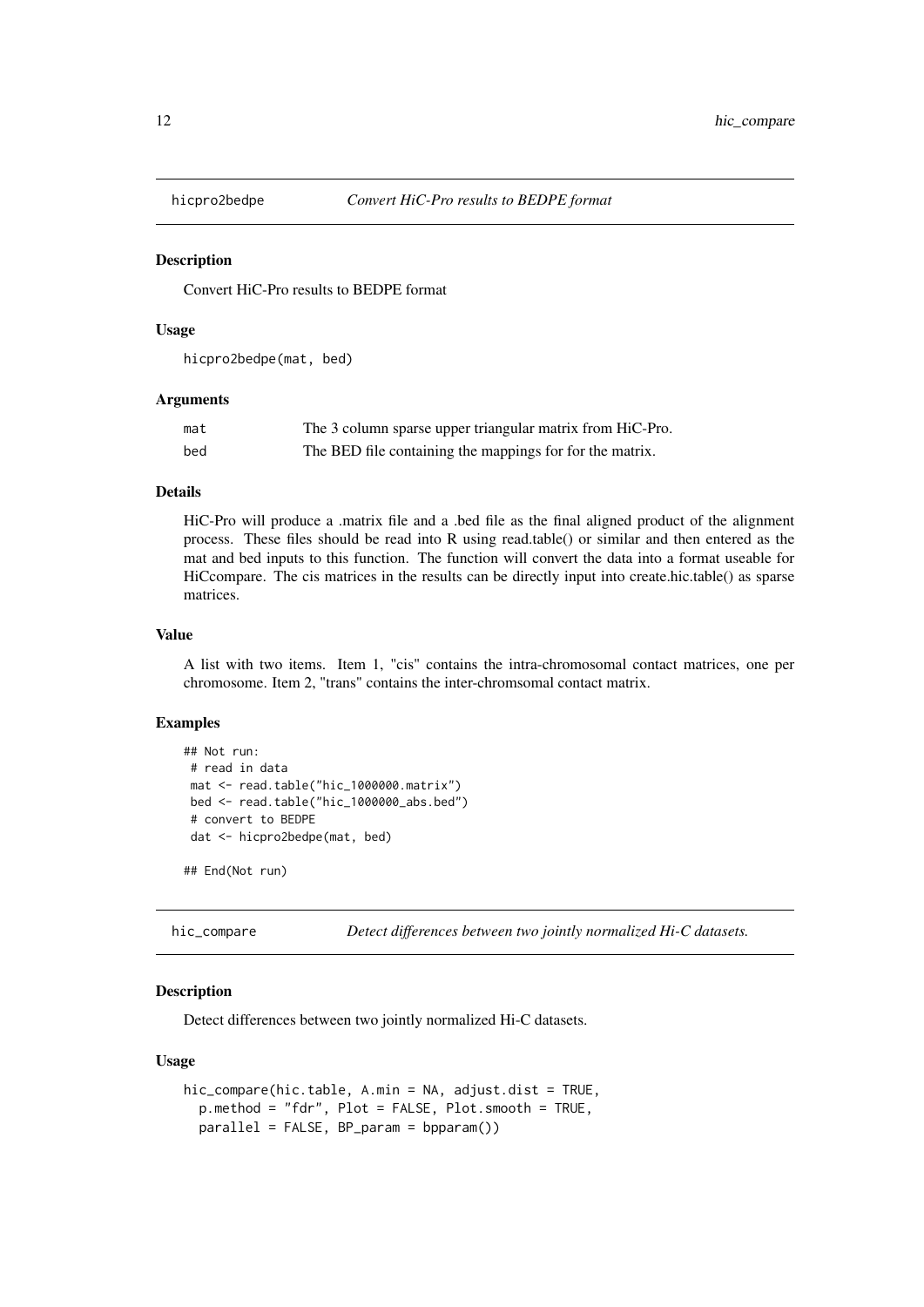#### Arguments

| hic.table   | A hic.table or list of hic.tables output from the hic_loess function. hic.table<br>must be jointly normalized before being entered.                                                                                                                                                                                                                                |
|-------------|--------------------------------------------------------------------------------------------------------------------------------------------------------------------------------------------------------------------------------------------------------------------------------------------------------------------------------------------------------------------|
| A.min       | The required value of A in order for a differences to be considered. All Z-<br>scores where the corresponding A value is $<$ A.min will be set to 0. Defaults to<br>NA. If NA, then the 10th percentile of A will automatically be calculated and<br>set as the A.min value. To better determine how to set A.min see the help for<br>?filter_params().            |
| adjust.dist | Logical, should the p-value adjustment be performed on a per distance basis. i.e.<br>The p-values at distance 1 will be grouped and the p-value adjustment will be<br>applied. This process is repeated for each distance. The highest 15 if you matrix<br>has a maximum distance of 100, then distances 85-100 will be pooled together<br>for p-value adjustment. |
| p.method    | The method for p-value adjustment. See ?p.adjust() help for options and more<br>information. Defaults to "fdr". Can be set to "none" for no p-value adjustments.                                                                                                                                                                                                   |
| Plot        | Logical, should the MD plot showing before/after loess normalization be out-<br>put?                                                                                                                                                                                                                                                                               |
| Plot.smooth | Logical, defaults to TRUE indicating the MD plot will be a smooth scatter plot.<br>Set to FALSE for a scatter plot with discrete points.                                                                                                                                                                                                                           |
| parallel    | Logical, set to TRUE to utilize the parallel package's parallelized comput-<br>ing. Only works on unix operating systems. Only useful if entering a list of<br>hic.tables.                                                                                                                                                                                         |
| BP_param    | Parameters for BiocParallel. Defaults to bpparam(), see help for BiocParallel<br>for more information http://bioconductor.org/packages/release/bioc/<br>vignettes/BiocParallel/inst/doc/Introduction_To_BiocParallel.pdf                                                                                                                                           |

#### Details

The function takes in a hic.table or a list of hic.table objects created with the hic\_loess function. If you wish to perform difference detection on Hi-C data for multiple chromosomes use a list of hic.tables. The process can be parallelized using the parallel setting. The adjusted IF and adjusted M calculated from hic\_loess are used for difference detection. Difference detection is performed by converting adjusted M values to Z-scores. Any M value with a corresponding average expression level (A; mean of IF1 and IF2) less than the specified A.quantile is not considered for Z-score calculation. This throws out the untrustworthy interactions that tend to produce false positives. The Z-scores are assumed to follow a roughly standard normal distribution and p-values are obtained. P-value adjustment for multiple testing is then performed on a per distance basis (or on all p-values, optionally). i.e. at each distance the vector of p-values corresponding to the interactions occuring at that distance have the selected multiple testing correction applied to them. See methods of Stansfield & Dozmorov 2017 for more details.

#### Value

A hic.table with additional columns containing a p-value for the significance of the difference and the raw fold change between the IFs of the two datasets.

```
# Create hic.table object using included Hi-C data in sparse upper triangular
# matrix format
data('HMEC.chr22')
```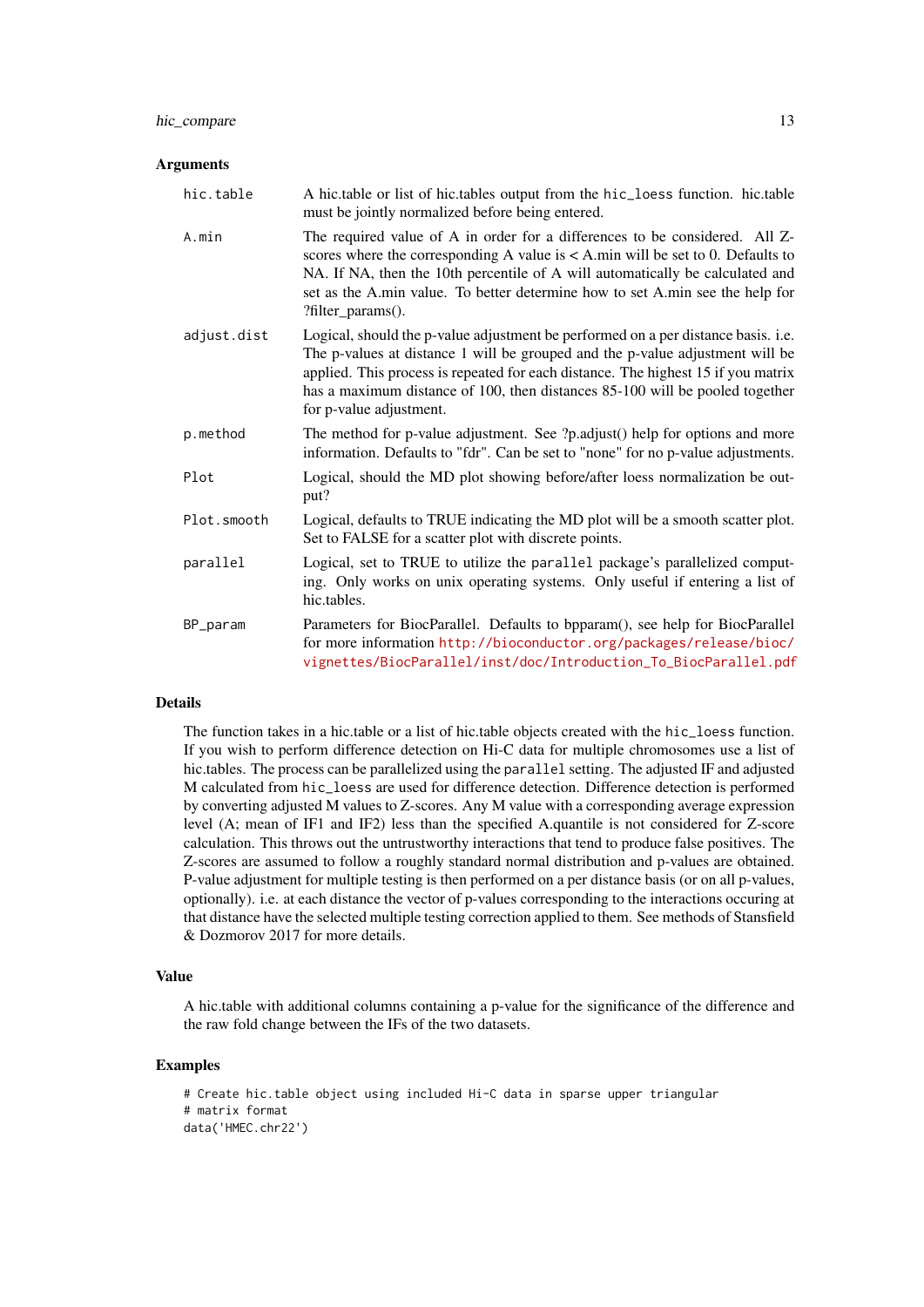```
data('NHEK.chr22')
hic.table <- create.hic.table(HMEC.chr22, NHEK.chr22, chr = 'chr22')
# Plug hic.table into hic_loess()
result <- hic_loess(hic.table, Plot = TRUE)
# perform difference detection
diff.result <- hic_compare(result, Plot = TRUE)
```

| hic diff | Detect differences between two jointly normalized Hi-C datasets. OLD |
|----------|----------------------------------------------------------------------|
|          | METHOD; USE hic_compare() instead                                    |

Detect differences between two jointly normalized Hi-C datasets. OLD METHOD; USE hic\_compare() instead

#### Usage

```
hic_diff(hic.table, diff.thresh = "auto", iterations = 10000,
 Plot = FALSE, Plot.smooth = TRUE, parallel = FALSE,
  BP_param = bpparam())
```
#### Arguments

| hic.table   | A hic.table or list of hic.tables output from the hic_loess function. hic.table<br>must be jointly normalized before being entered.                                                                                                                                                                                                                                                                                                                                                                                                                                                                               |
|-------------|-------------------------------------------------------------------------------------------------------------------------------------------------------------------------------------------------------------------------------------------------------------------------------------------------------------------------------------------------------------------------------------------------------------------------------------------------------------------------------------------------------------------------------------------------------------------------------------------------------------------|
| diff.thresh | Fold change threshold desired to call a detected difference significant. Set to<br>'auto' by default to indicate that the difference threshold will be automatically<br>calculated as 2 standard deviations of all the adjusted M values. For no p-value<br>adjustment set diff.thresh = NA. To set your own threshold enter a numeric value<br>i.e. diff.thresh $= 1$ . If set to 'auto' or a numeric value, a check will be made<br>as follows: if permutation p-value $< 0.05$ AND M $<$ diff. thresh (the log2 fold<br>change for the difference between IF1 and IF2) then the p-value will be set to<br>0.5. |
| iterations  | Number of iterations for the permuation test.                                                                                                                                                                                                                                                                                                                                                                                                                                                                                                                                                                     |
| Plot        | Logical, should the MD plot showing before/after loess normalization be out-<br>put?                                                                                                                                                                                                                                                                                                                                                                                                                                                                                                                              |
| Plot.smooth | Logical, defaults to TRUE indicating the MD plot will be a smooth scatter plot.<br>Set to FALSE for a scatter plot with discrete points.                                                                                                                                                                                                                                                                                                                                                                                                                                                                          |
| parallel    | Logical, set to TRUE to utilize the parallel package's parallelized comput-<br>ing. Only works on unix operating systems. Only useful if entering a list of<br>hic.tables.                                                                                                                                                                                                                                                                                                                                                                                                                                        |
| BP_param    | Parameters for BiocParallel. Defaults to bpparam(), see help for BiocParallel<br>for more information http://bioconductor.org/packages/release/bioc/<br>vignettes/BiocParallel/inst/doc/Introduction_To_BiocParallel.pdf                                                                                                                                                                                                                                                                                                                                                                                          |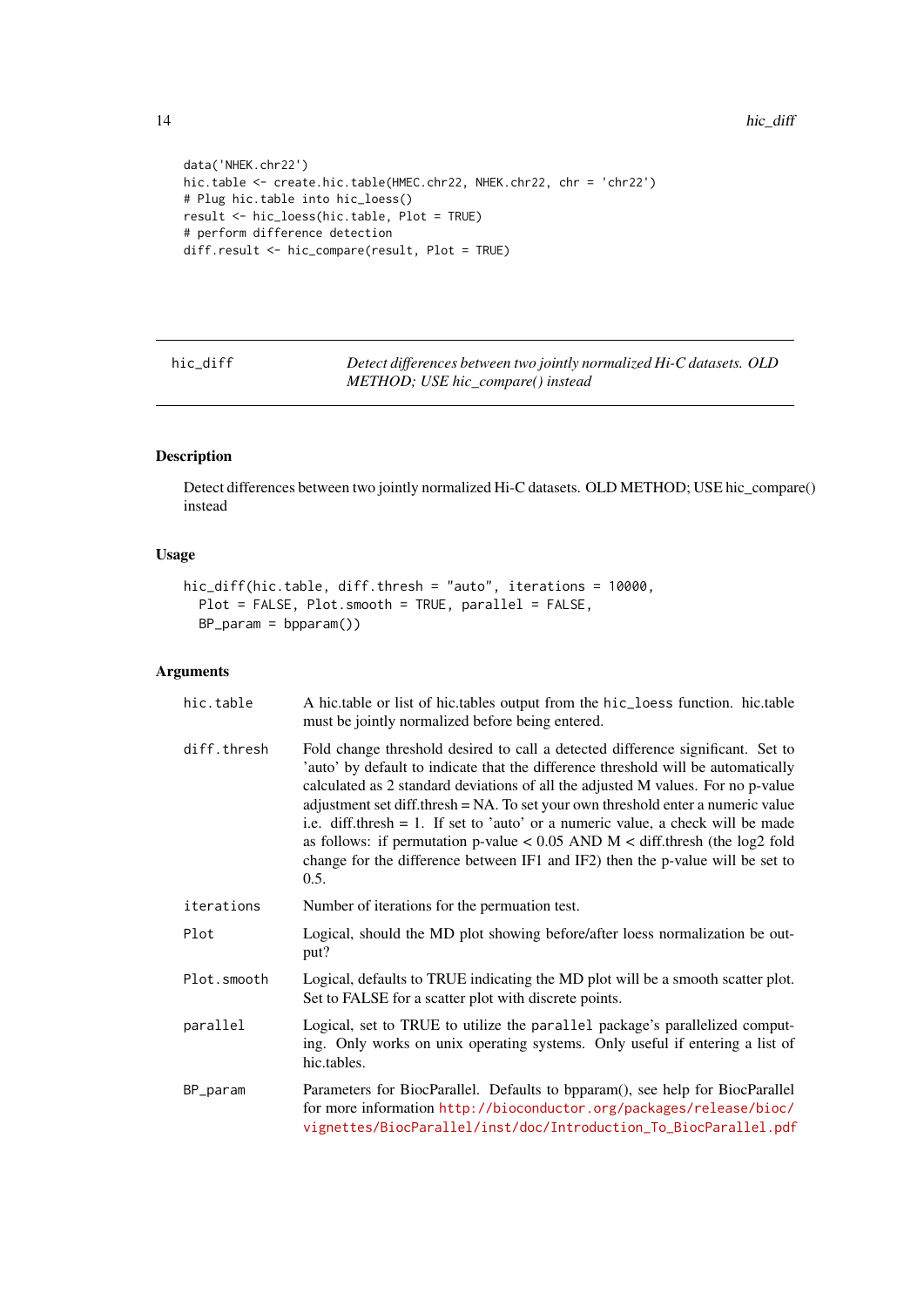#### <span id="page-14-0"></span>hic\_loess and the set of the set of the set of the set of the set of the set of the set of the set of the set of the set of the set of the set of the set of the set of the set of the set of the set of the set of the set of

#### Details

This is the old method for detecting difference. The function is left in for legacy reasons and it is recommended to use the new function, hic\_compare(), instead. The function takes in a hic.table or a list of hic.table objects created with the hic\_loess function. If you wish to perform difference detection on Hi-C data for multiple chromosomes use a list of hic.tables. The process can be parallelized using the parallel setting. The adjusted IF and adjusted M calculated from hic\_loess are used for difference detection. A permutation test is performed to test the significance of the difference between each IF of the two datasets. Permutations are broken in blocks for each unit distance. See methods section of Stansfield & Dozmorov 2017 for more details.

#### Value

A hic.table with additional columns containing a p-value for the significance of the difference and the raw fold change between the IFs of the two datasets.

#### Examples

```
# Create hic.table object using included Hi-C data in sparse upper triangular
# matrix format
data('HMEC.chr22')
data('NHEK.chr22')
hic.table <- create.hic.table(HMEC.chr22, NHEK.chr22, chr = 'chr22')
# Plug hic.table into hic_loess()
result <- hic_loess(hic.table, Plot = TRUE)
# perform difference detection
diff.result <- hic_diff(result, diff.thresh = 'auto', Plot = TRUE)
```
hic\_loess *Perform joint loess normalization on two Hi-C datasets*

#### Description

Perform joint loess normalization on two Hi-C datasets

#### Usage

```
hic_loess(hic.table, degree = 1, span = NA, loess.criterion = "gcv",
 Plot = FALSE, Plot.smooth = TRUE, parallel = FALSE,
 BP_param = bpparam())
```
#### Arguments

| hic.table | hic.table or a list of hic.tables generated from the create.hic.table function. list                                                                    |
|-----------|---------------------------------------------------------------------------------------------------------------------------------------------------------|
|           | of hic.tables generated from the create.hic.table function. If you want to perform                                                                      |
|           | normalization over multiple chromosomes from each cell line at once utilizing<br>parallel computing enter a list of hic tables and set parallel = TRUE. |
| degree    | Degree of polynomial to be used for loess. Options are $0, 1, 2$ . The default<br>setting is degree $= 1$ .                                             |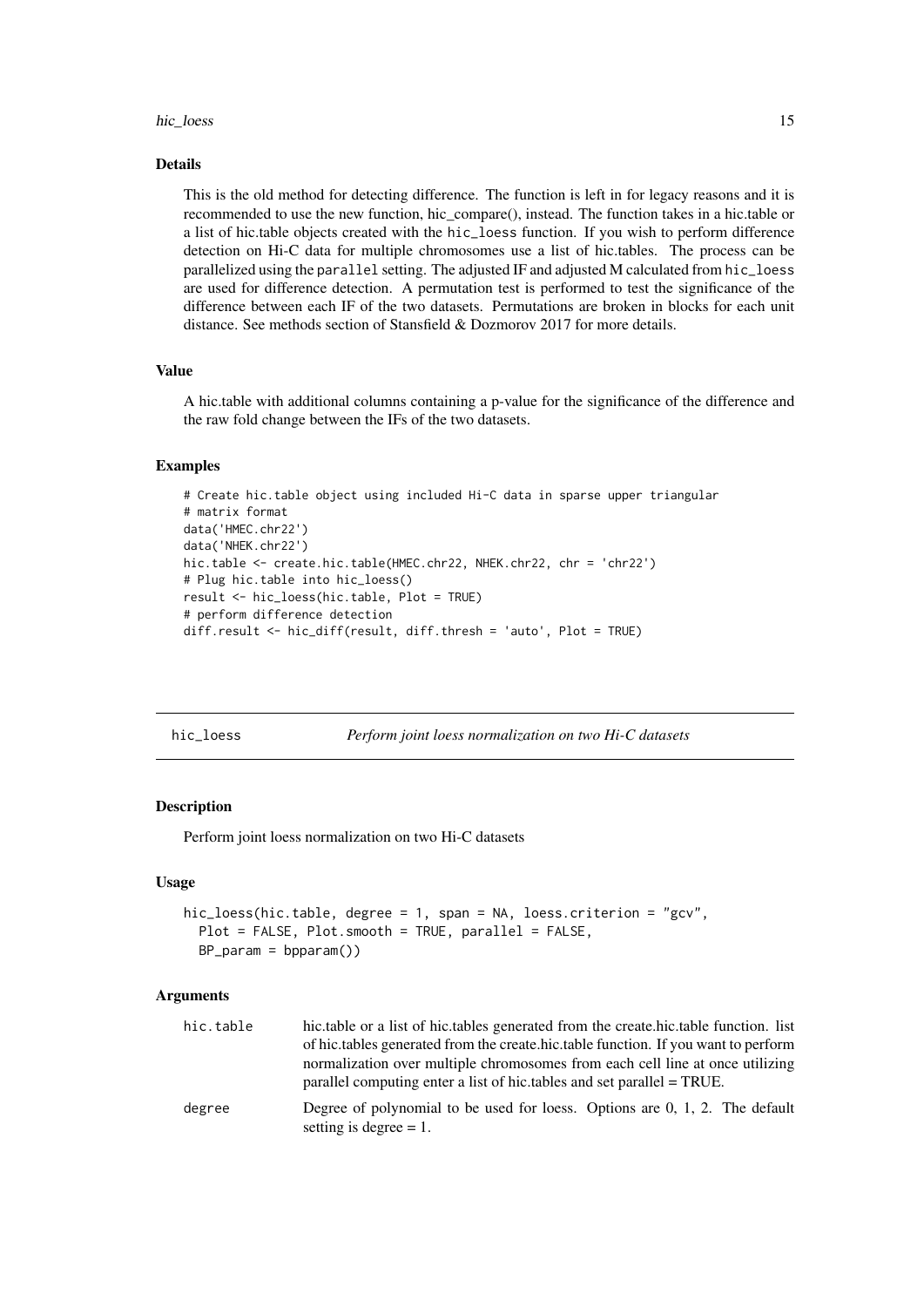| span            | User set span for loess. If set to NA, the span will be selected automatically us-<br>ing the setting of loess criterion. Defaults to NA so that automatic span selection<br>is performed. If you know the span, setting it manually will significantly speed<br>up computational time. |
|-----------------|-----------------------------------------------------------------------------------------------------------------------------------------------------------------------------------------------------------------------------------------------------------------------------------------|
| loess.criterion |                                                                                                                                                                                                                                                                                         |
|                 | Automatic span selection criterion. Can use either 'gcv' for generalized cross-<br>validation or 'aicc' for Akaike Information Criterion. Span selection uses a<br>slightly modified version of the loess.as() function from the fANCOVA pack-<br>age. Defaults to 'gcv'.               |
| Plot            | Logical, should the MD plot showing before/after loess normalization be out-<br>put? Defaults to FALSE.                                                                                                                                                                                 |
| Plot.smooth     | Logical, defaults to TRUE indicating the MD plot will be a smooth scatter plot.<br>Set to FALSE for a scatter plot with discrete points.                                                                                                                                                |
| parallel        | Logical, set to TRUE to utilize the parallel package's parallelized comput-<br>ing. Only works on unix operating systems. Only useful if entering a list of<br>hic.tables. Defauts to FALSE.                                                                                            |
| BP_param        | Parameters for BiocParallel. Defaults to bpparam(), see help for BiocParallel<br>for more information http://bioconductor.org/packages/release/bioc/<br>vignettes/BiocParallel/inst/doc/Introduction_To_BiocParallel.pdf                                                                |

#### Details

The function takes in a hic.table or a list of hic.table objects created with the create.hic.loess function. If you wish to perform joint normalization on Hi-C data for multiple chromosomes use a list of hic.tables. The process can be parallelized using the parallel setting. The data is fist transformed into what is termed an MD plot (similar to the MA plot/Bland-Altman plot). M is the log difference  $log2(x/y)$  between the two datasets. D is the unit distance in the contact matrix. The MD plot can be visualized with the Plot option. Loess regression is then performed on the MD plot to model any biases between the two Hi-C datasets. An adjusted IF is then calculated for each dataset along with an adjusted M. See methods section of Stansfield & Dozmorov 2017 for more details. Note: if you receive the warning "In simpleLoess(y, x, w, span, degree = degree, parametric = parametric, ... :pseudoinverse used..." it should not effect your results, however it can be avoided by manually setting the span to a larger value using the span option.

#### Value

An updated hic.table is returned with the additional columns of adj.IF1, adj.IF2 for the respective normalized IFs, an adj.M column for the adjusted M, mc for the loess correction factor, and A for the average expression value between adj.IF1 and adj.IF2.

```
# Create hic.table object using included Hi-C data in sparse upper
# triangular matrix format
data("HMEC.chr22")
data("NHEK.chr22")
hic.table <- create.hic.table(HMEC.chr22, NHEK.chr22, chr= 'chr22')
# Plug hic.table into hic_loess()
result <- hic_loess(hic.table, Plot = TRUE)
# View result
result
```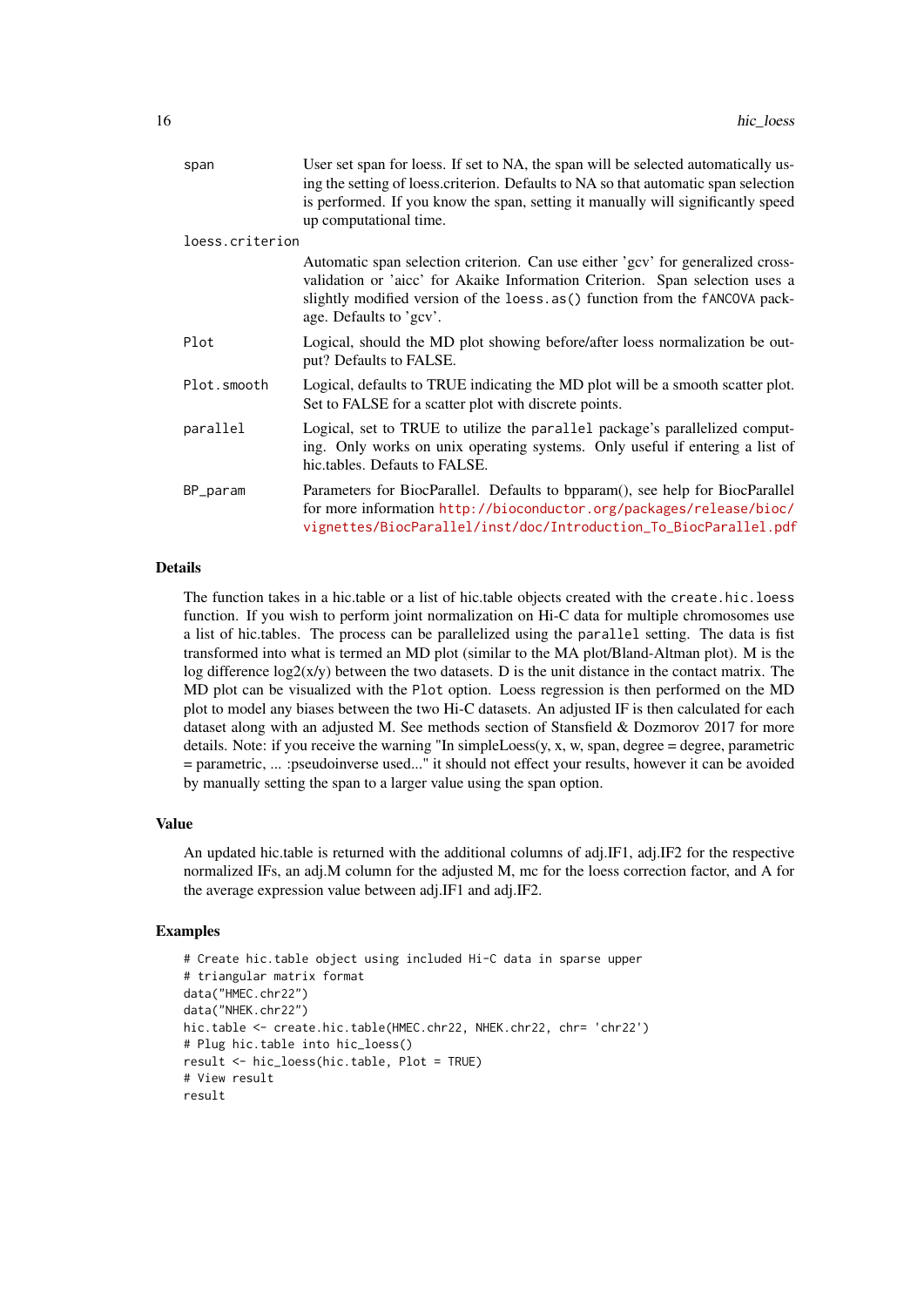<span id="page-16-0"></span>

Simulate a Hi-C matrix and perform HiCcompare analysis on it

#### Usage

```
hic_simulate(nrow = 100, medianIF = 50000, sdIF = 14000,
 powerlaw.alpha = 1.8, sd.alpha = 1.9, prop.zero.slope = 0.001,
 centromere.location = NA, CNV.location = NA, CNV.proportion = 0.8,
 CNV.multiplier = 0, biasFunc = .normal.bias, fold.change = NA,
 i.range = NA, j.range = NA, Plot = TRUE, scale = TRUE,
 alpha = 0.05, diff.thresh = NA, include.zeros = FALSE)
```
#### Arguments

| nrow                | Number of rows and columns of the full matrix                                                                                                                                                                                                                                                                                                                                                                                    |
|---------------------|----------------------------------------------------------------------------------------------------------------------------------------------------------------------------------------------------------------------------------------------------------------------------------------------------------------------------------------------------------------------------------------------------------------------------------|
| medianIF            | The starting value for a power law distribution for the interaction frequency of<br>the matrix. Should use the median value of the IF at distance $= 0$ . Typical values<br>for 1MB data are around 50,000. For 500kb data typical values are 25,000. For<br>100kb data, 4,000. For 50kb data, 1,800.                                                                                                                            |
| sdIF                | The estimated starting value for a power law distriubtion for the standard devi-<br>aton of the IFs. Should use the SD of the IF at distance $= 0$ . Typical value for<br>1MB data is 19,000.                                                                                                                                                                                                                                    |
| powerlaw.alpha      | The exponential parameter for the power law distribution for the median IF.<br>Typical values are 1.6 to 2. Defaults to 1.8.                                                                                                                                                                                                                                                                                                     |
| sd.alpha            | The exponential parameter for the power law distribution for the SD of the IF.<br>Typical values are 1.8 to 2.2. Defaults to 1.9.                                                                                                                                                                                                                                                                                                |
| prop.zero.slope     |                                                                                                                                                                                                                                                                                                                                                                                                                                  |
|                     | The slope to be used for a linear function of the probability of zero in matrix $=$<br>slope * distance                                                                                                                                                                                                                                                                                                                          |
| centromere.location |                                                                                                                                                                                                                                                                                                                                                                                                                                  |
|                     | The location for a centromere to be simulated. Should be entered as a vector<br>of 2 numbers; the start column number and end column number. i.e. to put<br>a centromere in a 100x100 matrix starting at column 47 and ending at column<br>50 enter centromere.location = $c(47, 50)$ . Defaults NA indicating no simulated<br>centromere will be added to the matrix.                                                           |
| CNV. location       | The location for a copy number variance (CNV). Should be entered as a vector<br>of 2 numbers; the start column number and end column number. i.e. to put a<br>CNV in a 100x100 matrix starting at column 1 and ending at column 50 enter<br>$CNV$ .location = $c(1, 50)$ . Defaults NA indicating no simulated CNV will be<br>added to the matrices. If a value is entered one of the matrices will have a CNV<br>applied to it. |
| CNV.proportion      | The proportion of 0's to be applied to the CNV location specified. Defaults to<br>0.8.                                                                                                                                                                                                                                                                                                                                           |
| CNV.multiplier      | A multiplyer to be applied as the CNV. To approximate deletion set to 0, to<br>increase copy numbers set to a value $> 1$ . Defaults to 0.                                                                                                                                                                                                                                                                                       |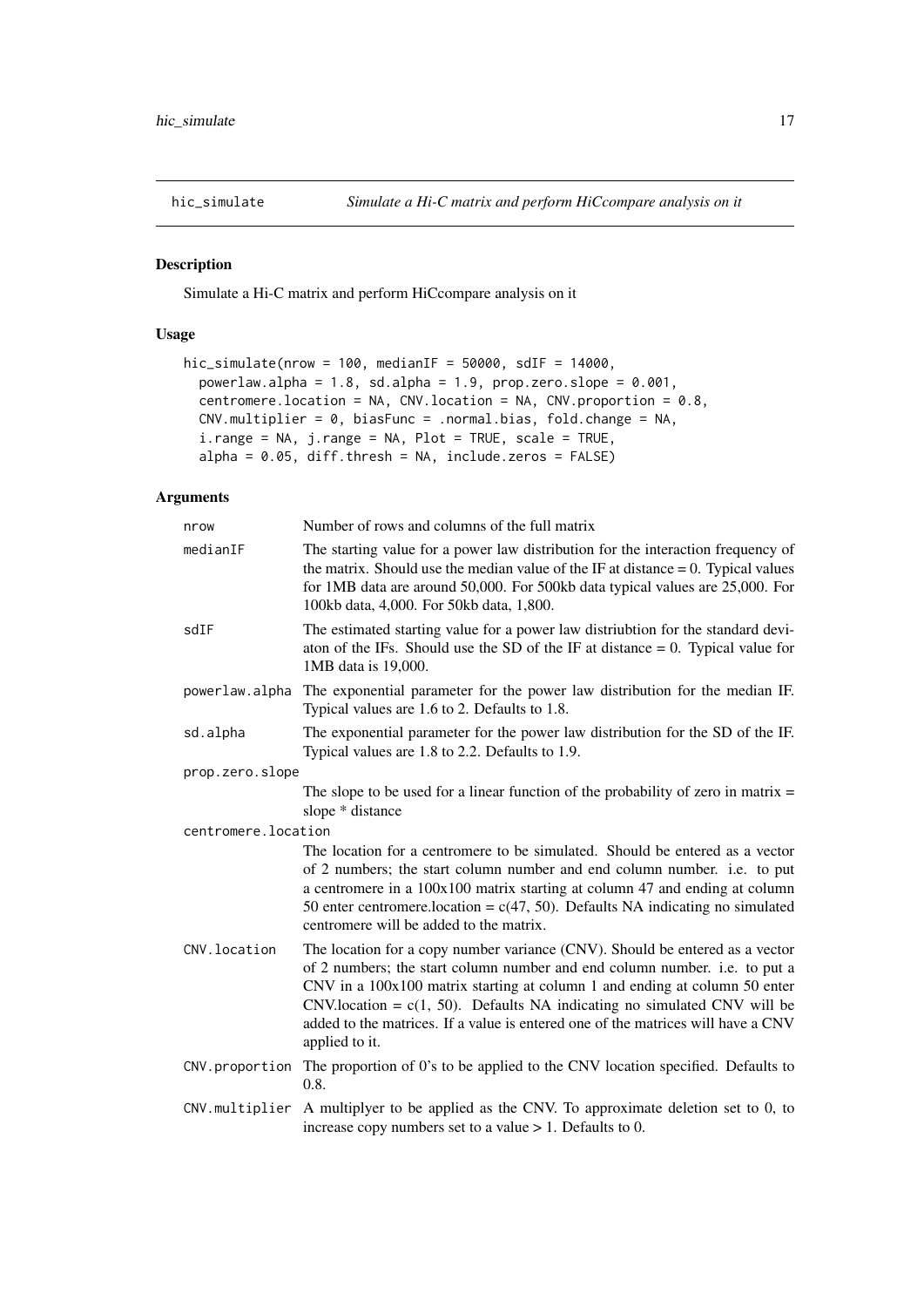| biasFunc      | A function used for adding bias to one of the simulated matrices. Should take<br>an input of unit distance and generally have the form of $1 +$ Probability Density<br>Function with unit distance as the random variable. Can also use a constant as<br>a scaling factor to add a global offset to one of the matrices. The output of the<br>bias function will be multiplied to the IFs of one matrix. Included are a normal<br>kernel bias and a no bias function. If no function is entered, a normal kernel<br>bias with an additional global scaling factor of 4 will be used. To use no bias set<br>$biasFunc = .no.bias, see examples section.$ |  |  |
|---------------|---------------------------------------------------------------------------------------------------------------------------------------------------------------------------------------------------------------------------------------------------------------------------------------------------------------------------------------------------------------------------------------------------------------------------------------------------------------------------------------------------------------------------------------------------------------------------------------------------------------------------------------------------------|--|--|
| fold.change   | The fold change you want to introduce for true differences in the simulated<br>matrices. Defaults to NA for no fold change added.                                                                                                                                                                                                                                                                                                                                                                                                                                                                                                                       |  |  |
| i.range       | The row numbers for the cells that you want to introduce true differences at.<br>Must be same length as j.range. Defaults to NA for no changes added.                                                                                                                                                                                                                                                                                                                                                                                                                                                                                                   |  |  |
| j.range       | The column numbers for the cells that you want to introduce true differences at.<br>Must be same length as Defaults to NA for no changes added.                                                                                                                                                                                                                                                                                                                                                                                                                                                                                                         |  |  |
| Plot          | Logical, should the HiCdiff plots be output? Defaults to TRUE.                                                                                                                                                                                                                                                                                                                                                                                                                                                                                                                                                                                          |  |  |
| scale         | Logical, Should scaling be applied for the HiCdiff procedure? Defaults to<br>TRUE.                                                                                                                                                                                                                                                                                                                                                                                                                                                                                                                                                                      |  |  |
| alpha         | Type I error rate parameter. At what level should a significant difference be<br>defined. Defaults to 0.05.                                                                                                                                                                                                                                                                                                                                                                                                                                                                                                                                             |  |  |
| diff.thresh   | Parameter for hic_diff procedure. See ?hic_diff for more help. Defaults to NA.                                                                                                                                                                                                                                                                                                                                                                                                                                                                                                                                                                          |  |  |
| include.zeros | Should partial zero interactions be included? Defaults to FALSE.                                                                                                                                                                                                                                                                                                                                                                                                                                                                                                                                                                                        |  |  |
|               |                                                                                                                                                                                                                                                                                                                                                                                                                                                                                                                                                                                                                                                         |  |  |

#### Value

A list containing the true positive rate (TPR), the specificity (SPC), the p-values, the hic.table object, true differences - a data.table of the rows of the hic.table where a true difference was applied, the truth vector - a vector of 0's and 1's where 1 indicates a true difference was applied to that cell, sim.table - the hic.table object for the simulate matrices before hic\_loess and hic\_compare was run on it.

```
# simulate two matrices with no fold changes introduced using default values
sim <- hic_simulate()
# example of bias functions
## the default function used
.normal.bias = function(distance) {
  (1 + \exp(-( (distance - 20)^2)) / (2*30))) * 4}
## an additional bias function
.no.bias = function(distance) {
 1
}
# simulate matrices with 200 true differences using no bias
i.range = sample(1:100, replace=TRUE)
j.range = sample(1:100, replace=TRUE)
sim2 <- hic_simulate(nrow=100, biasFunc = .no.bias, fold.change = 5,
                     i.range = i.range, j.range = j.range)
```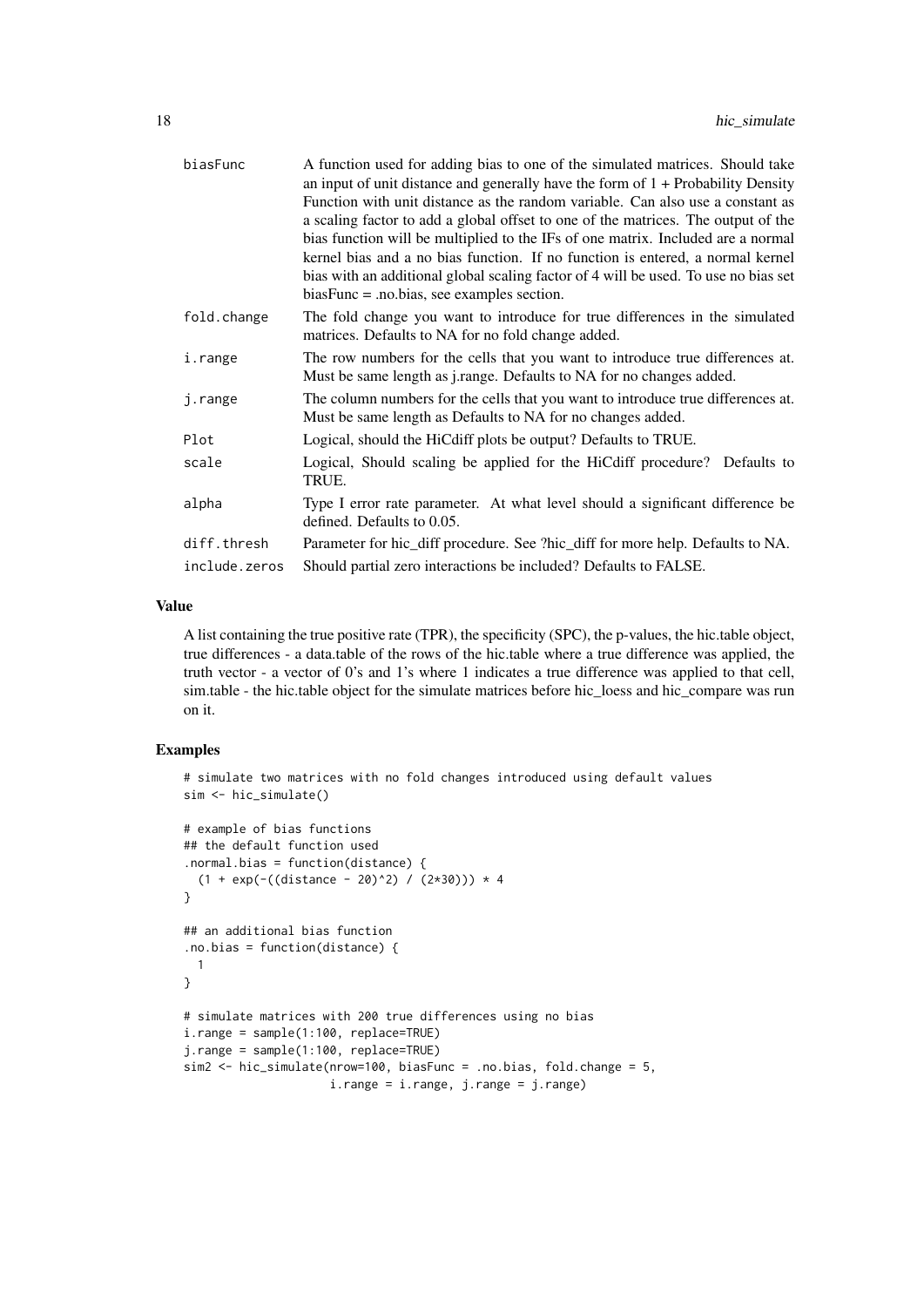<span id="page-18-0"></span>

A sparse upper triangular matrix containing the interacting regions and the corresponding Interaction Frequency (IF).

#### Usage

HMEC.chr10

#### Format

A matrix with 35386 rows and 3 columns:

region1 The first interacting region - corresponds to the row name of a full Hi-C contact matrix

- region2 The second interacting region corresponds to the column name of a full Hi-C contact matrix
- IF The Interaction Frequency number of read counts found for the interaction between region1 and region2

#### Value

A matrix

#### Source

Data from the Aiden Lab. See their website at <http://www.aidenlab.org/> Or the the GEO link to download the data <https://www.ncbi.nlm.nih.gov/geo/query/acc.cgi?acc=GSE63525>

HMEC.chr22 *Hi-C data from HMEC cell line - chromosome 22 at 500kb resolution*

#### Description

A sparse upper triangular matrix containing the interacting regions and the corresponding Interaction Frequency (IF).

#### Usage

HMFC\_chr22

#### Format

A matrix with 2490 rows and 3 columns:

- region1 The first interacting region corresponds to the row name of a full Hi-C contact matrix
- region2 The second interacting region corresponds to the column name of a full Hi-C contact matrix
- IF The Interaction Frequency number of read counts found for the interaction between region1 and region2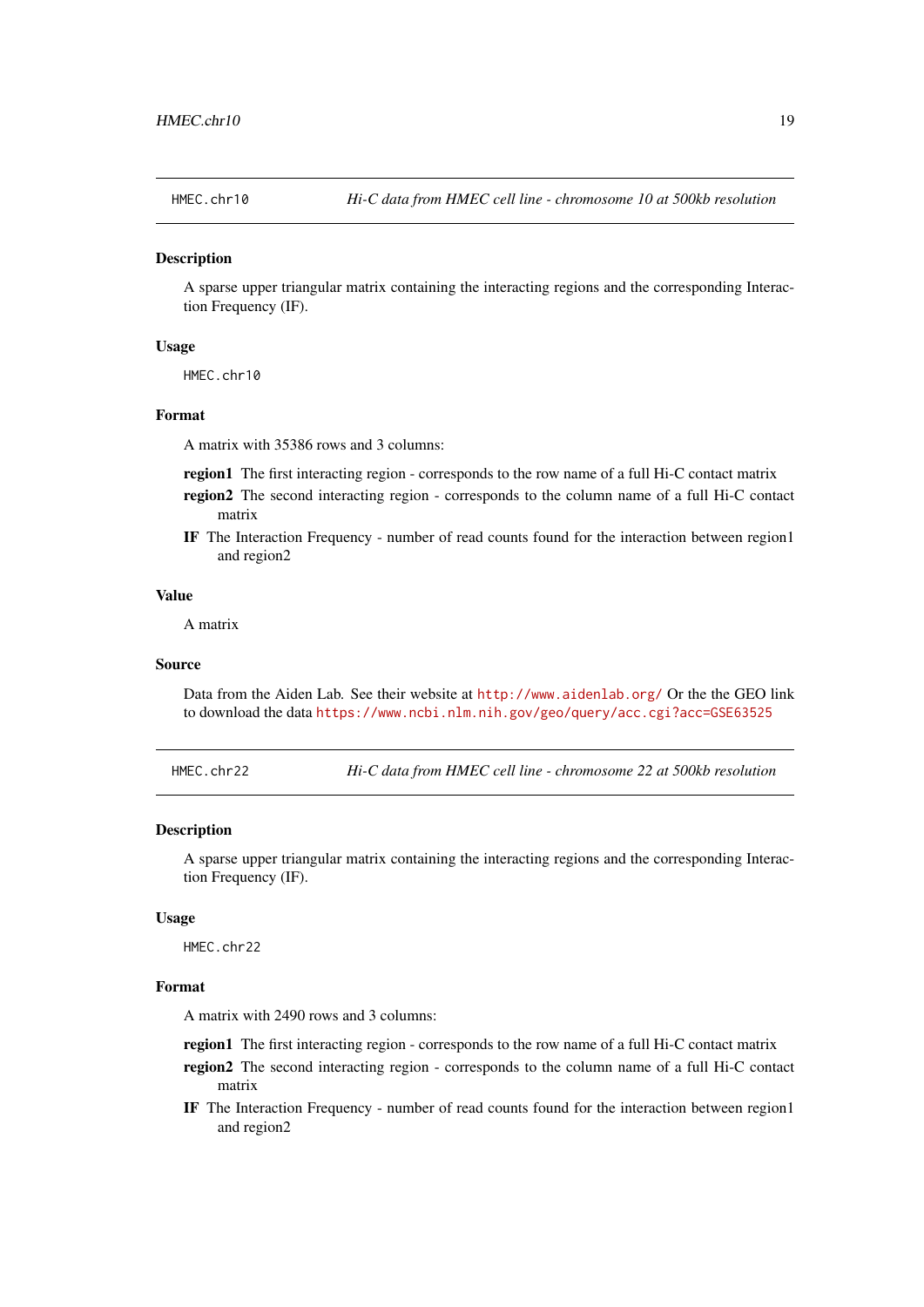<span id="page-19-0"></span>A matrix

#### Source

Data from the Aiden Lab. See their website at <http://www.aidenlab.org/> Or the the GEO link to download the data <https://www.ncbi.nlm.nih.gov/geo/query/acc.cgi?acc=GSE63525>

hmec.IS *Hi-C data from HMEC cell line - chromosome 22 at 500kb resolution*

#### Description

An InteractionSet object 2490 interactions and 1 metadata column containing the Interaction Frequencies

#### Usage

hmec.IS

#### Format

An InteractionSet with 2490 rows and 1 metadata column:

IF The Interaction Frequency - number of read counts found for the interaction between region1 and region2

### Value

A matrix

#### Source

Data from the Aiden Lab. See their website at <http://www.aidenlab.org/> Or the the GEO link to download the data <https://www.ncbi.nlm.nih.gov/geo/query/acc.cgi?acc=GSE63525>

KRnorm *Performs KR (Knight-Ruiz) normalization on a Hi-C matrix*

#### Description

Performs KR (Knight-Ruiz) normalization on a Hi-C matrix

#### Usage

KRnorm(A)

#### Arguments

A the matrix to be normalized - any columns/rows of 0's will be removed before being normalized.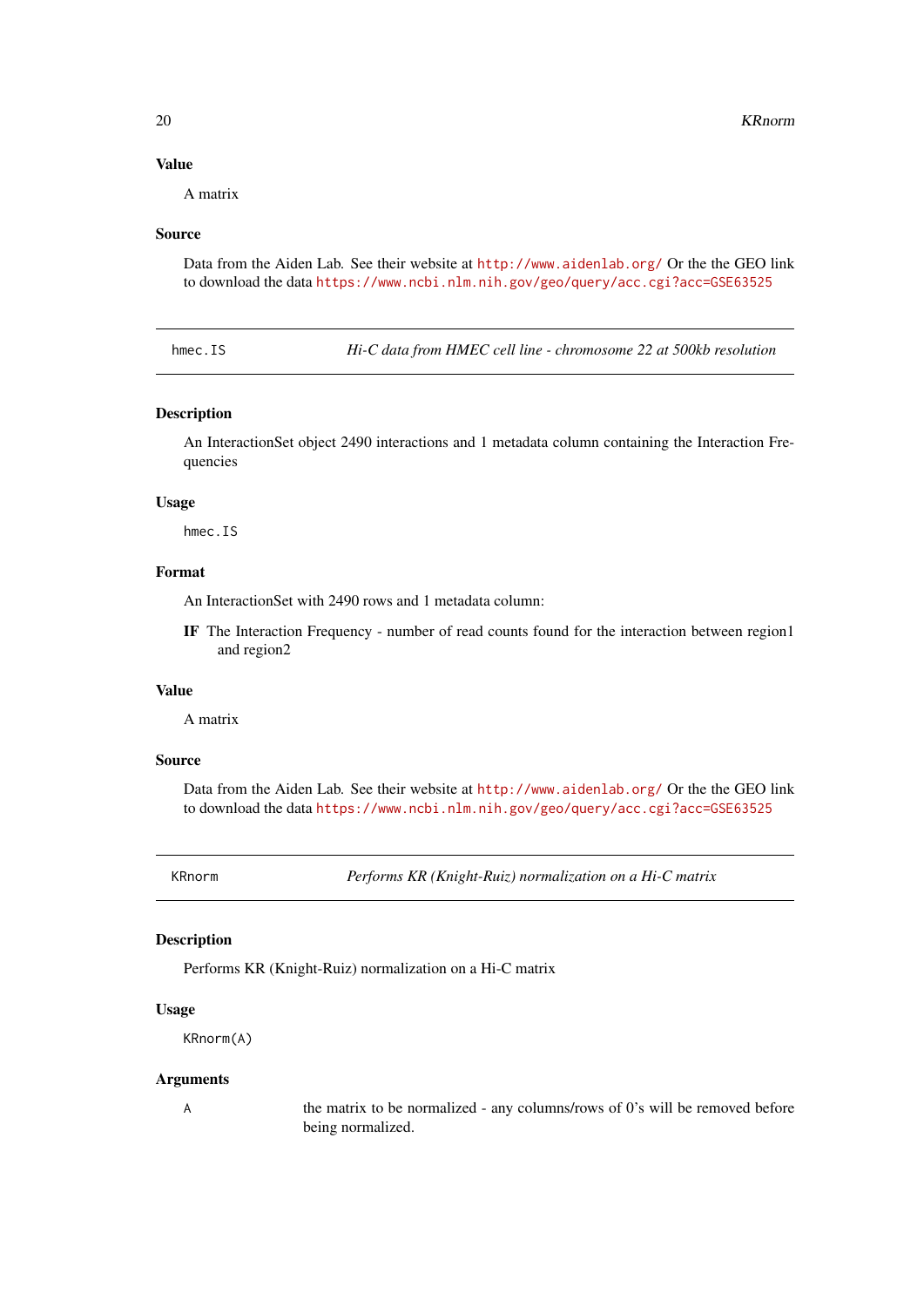#### <span id="page-20-0"></span>make\_InteractionSet 21

#### Details

Performs KR normalization. The function is a translation of the 'Matlab' code provided in the 2012 manuscript. Knight PA, Ruiz D. A fast algorithm for matrix balancing. IMA Journal of Numerical Analysis. Oxford University Press; 2012; drs019.

#### Value

A KR normalized matrix

#### Examples

```
m <- matrix(rpois(100, 5), 10, 10)
KRnorm(m)
```
make\_InteractionSet *Convert HiCdiff results to InteractionSet object*

#### Description

Convert HiCdiff results to InteractionSet object

#### Usage

make\_InteractionSet(hic.table)

#### Arguments

hic.table A hic.table object.

#### Details

This function will convert data from HiCdiff results in the hic.table object format to the Interaction-Set format which makes use of GRanges objects.

#### Value

An object of class InteractionSet

```
# create hic.table
data(HMEC.chr22)
data(NHEK.chr22)
hic.table <- create.hic.table(HMEC.chr22, NHEK.chr22, chr='chr22')
# convert to InteractionSet
gi <- make_InteractionSet(hic.table)
```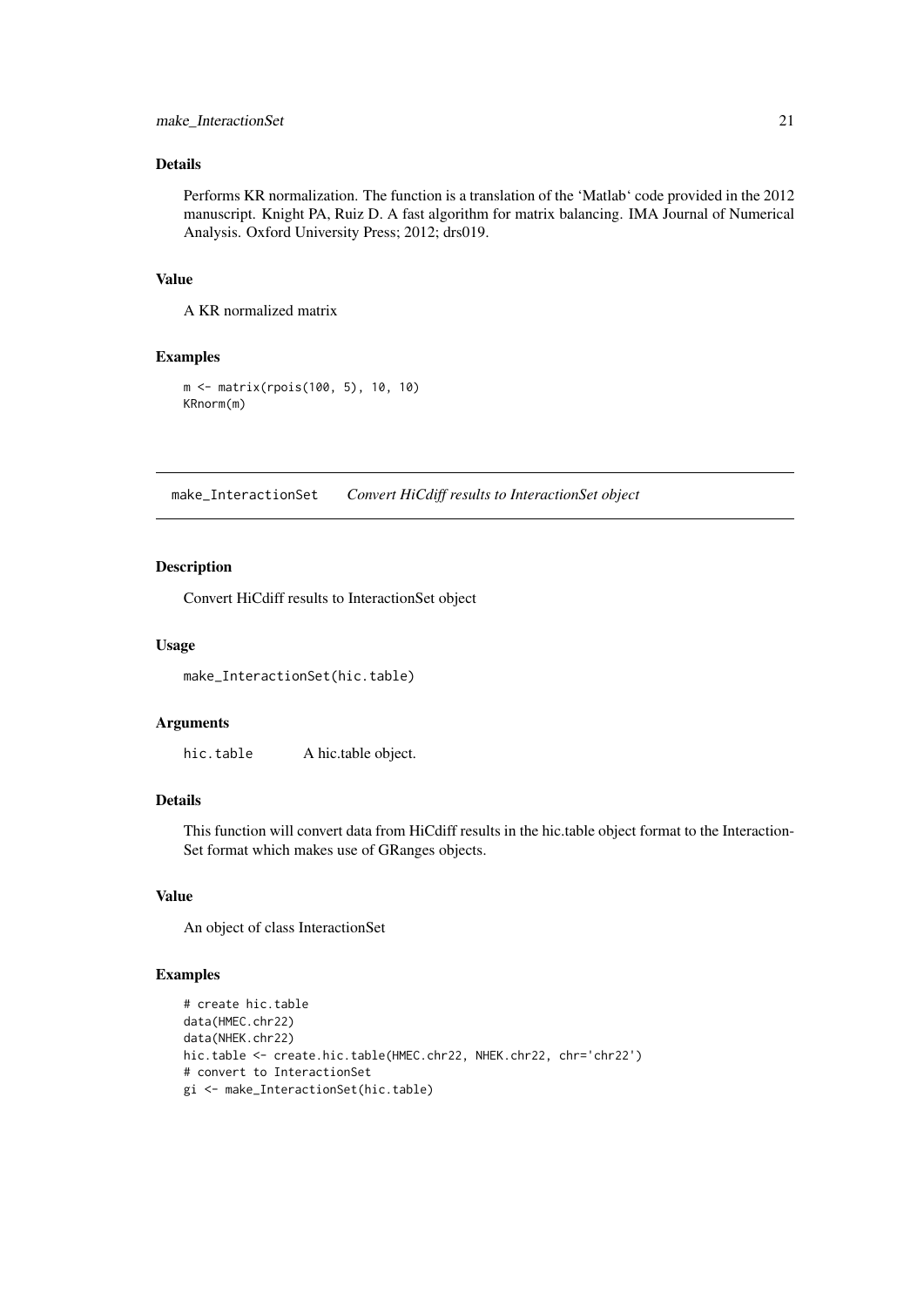<span id="page-21-0"></span>

Create a Manhattan plot for the results of HiCcompare

#### Usage

```
manhattan_plot(hic.table, adj.p = TRUE, alpha = 0.05,
 return_df = FALSE)
```
#### Arguments

| hic.table | a hic.table object that has been normalized and had differences detected.                                                                                    |
|-----------|--------------------------------------------------------------------------------------------------------------------------------------------------------------|
| adj.p     | Logical, should the adjusted p-value be used (TRUE) of the raw p-value (FALSE)?                                                                              |
| alpha     | The alpha level for calling a p-value significant.                                                                                                           |
| return_df | Logical, should the data frame built to be used for plotting be returned? If TRUE<br>then the data frame will be returned and the plot will only be printed. |

#### Details

This function will produce a manhattan plot of the results of hic\_compare(). Can be used to display which regions around found to be significantly different on the linear genome.

#### Value

A manhattan plot.

```
# Create hic.table object using included Hi-C data in
# sparse upper triangular matrix format
data('HMEC.chr22')
data('NHEK.chr22')
hic.table <- create.hic.table(HMEC.chr22, NHEK.chr22, chr = 'chr22')
# Plug hic.table into hic_loess()
result <- hic_loess(hic.table, Plot = TRUE)
# perform difference detection
diff.result <- hic_compare(result, Plot = TRUE)
# make manhattan plot
manhattan_plot(diff.result)
```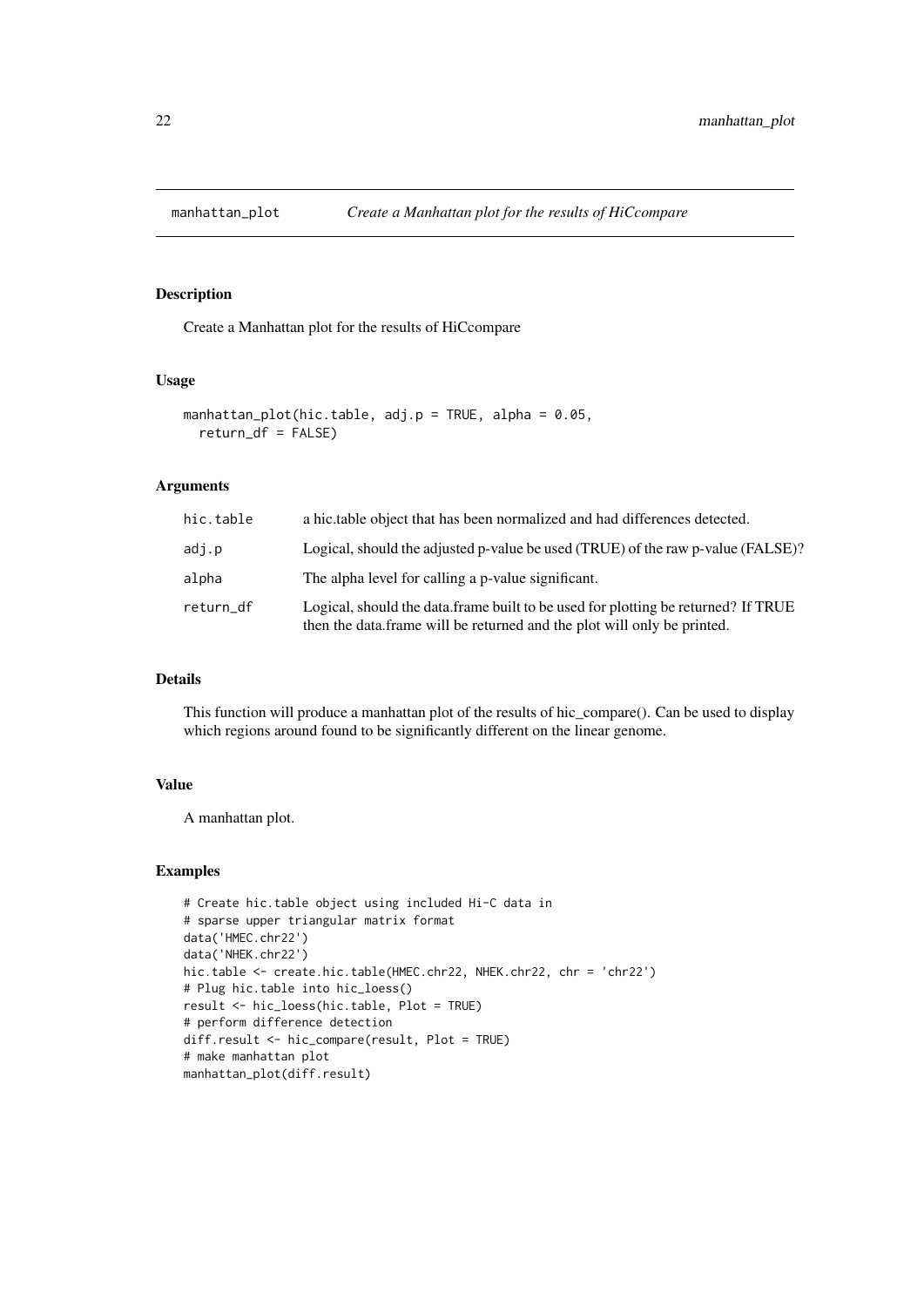<span id="page-22-0"></span>

Perform MA normalization on a hic.table object

#### Usage

```
MA_norm(hic.table, degree = 2, Plot = FALSE, span = NA,
  loess.criterion = "gcv")
```
#### Arguments

| hic.table       | A hic.table object                                                                                  |
|-----------------|-----------------------------------------------------------------------------------------------------|
| degree          | The degree for loess normalization                                                                  |
| Plot            | logical, should the MA plot be output?                                                              |
| span            | The span for loess. If left as the default value of NA the span will be calculated<br>automatically |
| loess.criterion |                                                                                                     |
|                 | The criterion for calculating the span for loess                                                    |

#### Details

Performs loess normalization on the MA plot of the data.

#### Value

An extended hic.table with adjusted IFs and M columns.

#### Examples

```
# create hic.table
data("HMEC.chr22")
data("NHEK.chr22")
hic.table <- create.hic.table(HMEC.chr22, NHEK.chr22, chr= 'chr22')
# Plug hic.table into MA_norm()
MA_norm(hic.table)
```
MD.plot1 *Visualize the MD plot before and after loess normalization*

#### Description

Visualize the MD plot before and after loess normalization

#### Usage

MD.plot1(M, D, mc, smooth = TRUE)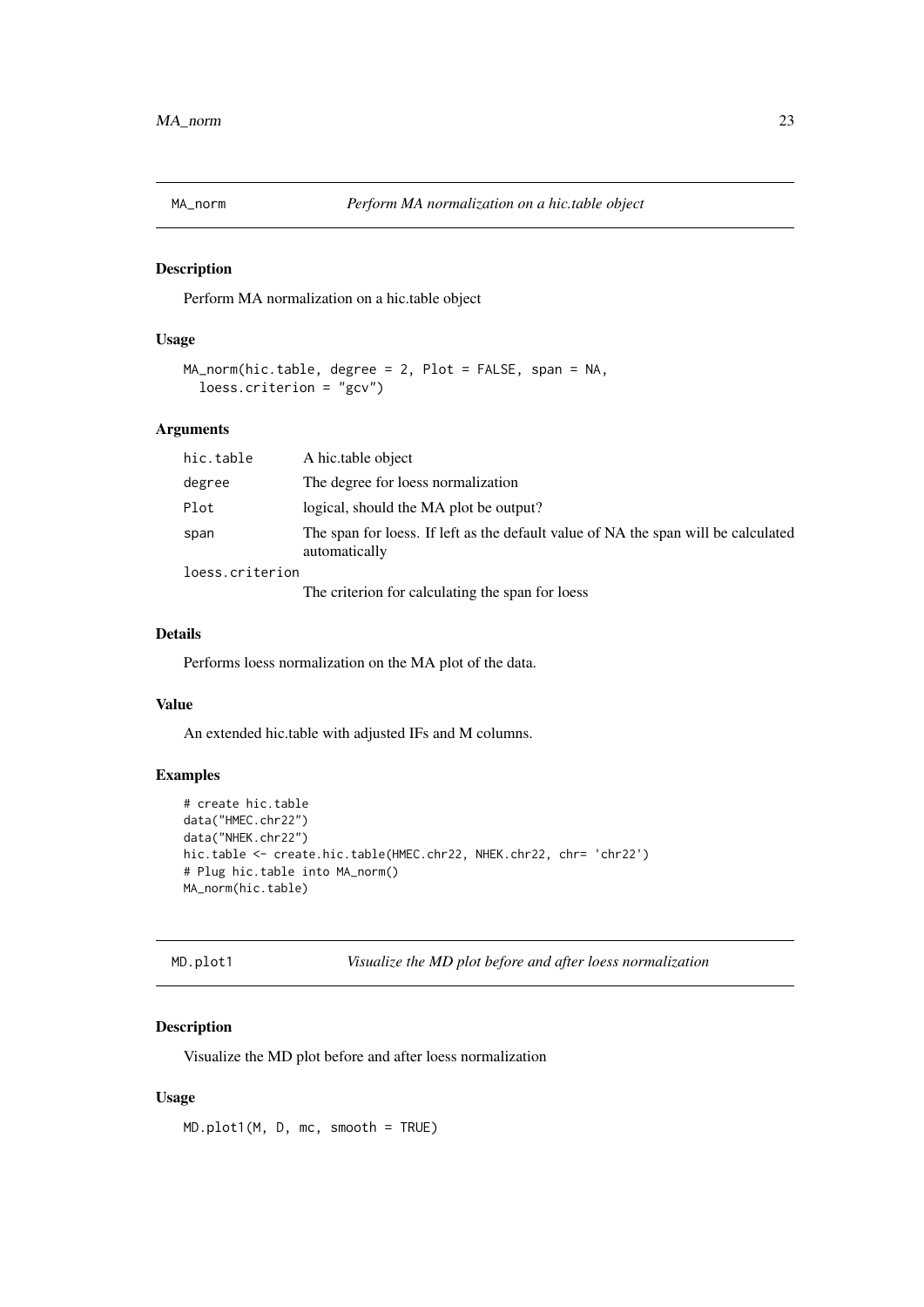#### <span id="page-23-0"></span>Arguments

| M      | The M component of the MD plot. Available from the hic.table object.                                                                                                                        |
|--------|---------------------------------------------------------------------------------------------------------------------------------------------------------------------------------------------|
| D      | The D component of the MD plot. The unit distance of the interaction. Available<br>from the hic.table object.                                                                               |
| mc     | The correction factor. Calculated by hic_loess. Available from the hic.table<br>object after running hic_loess.                                                                             |
| smooth | Should smooth scatter plots be used? If set to FALSE ggplot scatter plots will<br>be used. When option is TRUE, plots generate quicker. It is recommend to use<br>the smooth scatter plots. |

#### Value

An MD plot.

#### Examples

```
# Create hic.table object using included Hi-C data in sparse upper
# triangular matrix format
data('HMEC.chr22')
data('NHEK.chr22')
hic.table <- create.hic.table(HMEC.chr22, NHEK.chr22, chr = 'chr22')
# Plug hic.table into hic_loess()
result <- hic_loess(hic.table)
MD.plot1(result$M, result$D, result$mc)
```
MD.plot2 *Visualize the MD plot.*

#### Description

Visualize the MD plot.

#### Usage

```
MD.plot2(M, D, p.val = NA, diff.thresh = NA, smooth = TRUE)
```
#### Arguments

| M           | The M component of the MD plot. Available from the hic.table object.                                                                                                                                                                              |
|-------------|---------------------------------------------------------------------------------------------------------------------------------------------------------------------------------------------------------------------------------------------------|
| D           | The D component of the MD plot. The unit distance of the interaction. Available<br>from the hic.table object.                                                                                                                                     |
| p.val       | An optional p-value vector to provide color to the plot based on the significance<br>of the differences between the IFs.                                                                                                                          |
| diff.thresh | A difference threshold used for calculating p-values. If set to a value will<br>add dotted horizontal lines to the plot to display the threshold cutoffs. See<br>'hic_loess' or 'hic_diff' functions help for more information on this parameter. |
| smooth      | Should smooth scatter plots be used? If set to FALSE ggplot scatter plots will<br>be used. When option is TRUE, plots generate quicker. It is recommend to use<br>the smooth scatter plots.                                                       |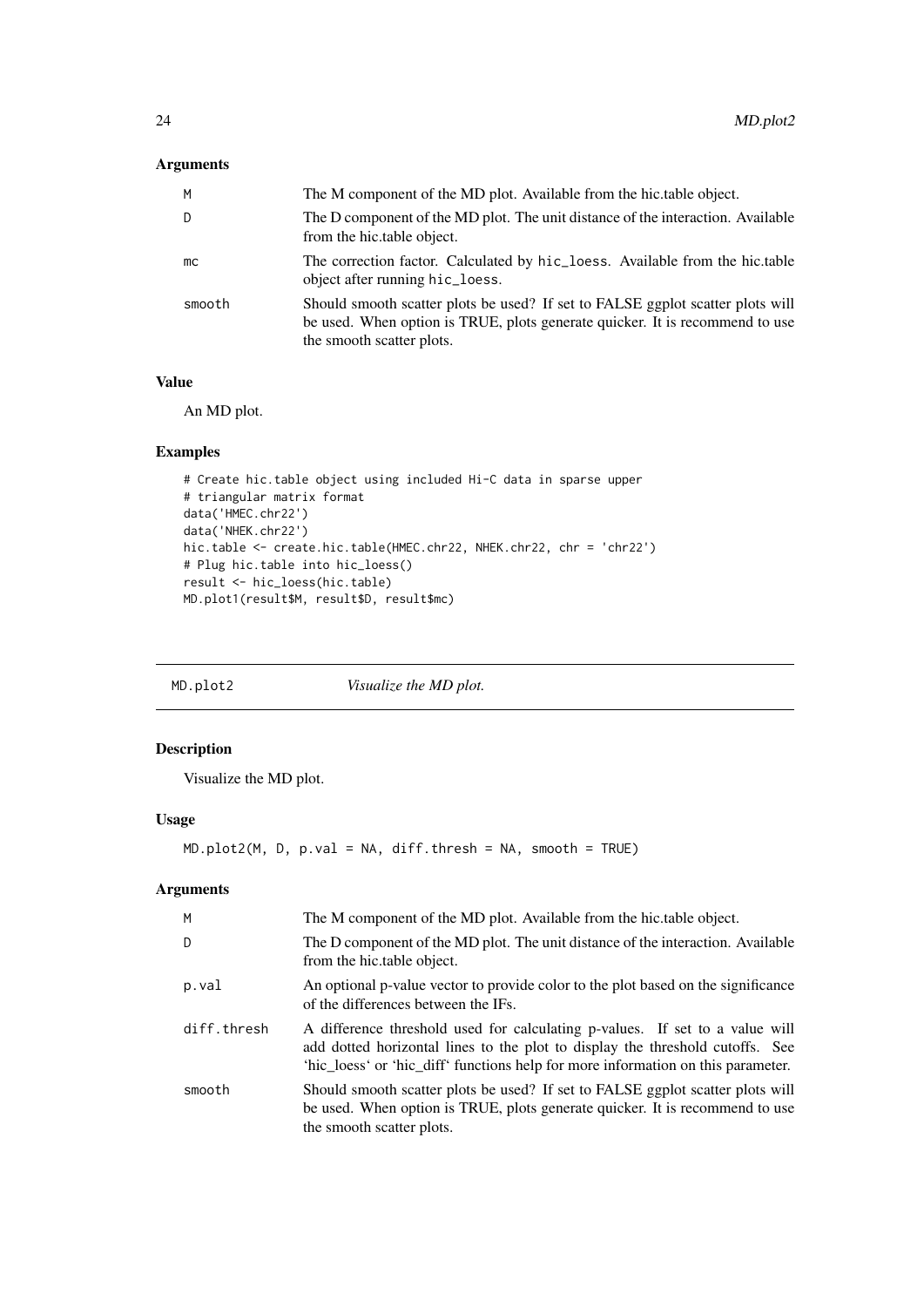#### <span id="page-24-0"></span>NHEK.chr10 25

#### Value

An MD plot.

#### Examples

```
data('HMEC.chr22')
data('NHEK.chr22')
hic.table <- create.hic.table(HMEC.chr22, NHEK.chr22, chr='chr22')
# Plug hic.table into hic_loess()
result <- hic_loess(hic.table)
# perform difference detection
diff.result <- hic_compare(result)
MD.plot2(diff.result$M, diff.result$D, diff.result$p.value)
```
NHEK.chr10 *Hi-C data from NHEK cell line - chromosome 10 at 500kb resolution*

#### Description

A sparse upper triangular matrix containing the interacting regions and the corresponding Interaction Frequency (IF).

#### Usage

NHEK.chr10

#### Format

A matrix with 35510 rows and 3 columns:

- region1 The first interacting region corresponds to the row name of a full Hi-C contact matrix
- region2 The second interacting region corresponds to the column name of a full Hi-C contact matrix
- IF The Interaction Frequency number of read counts found for the interaction between region1 and region2

#### Value

A matrix

#### Source

Data from the Aiden Lab. See their website at <http://www.aidenlab.org/> Or the the GEO link to download the data <https://www.ncbi.nlm.nih.gov/geo/query/acc.cgi?acc=GSE63525>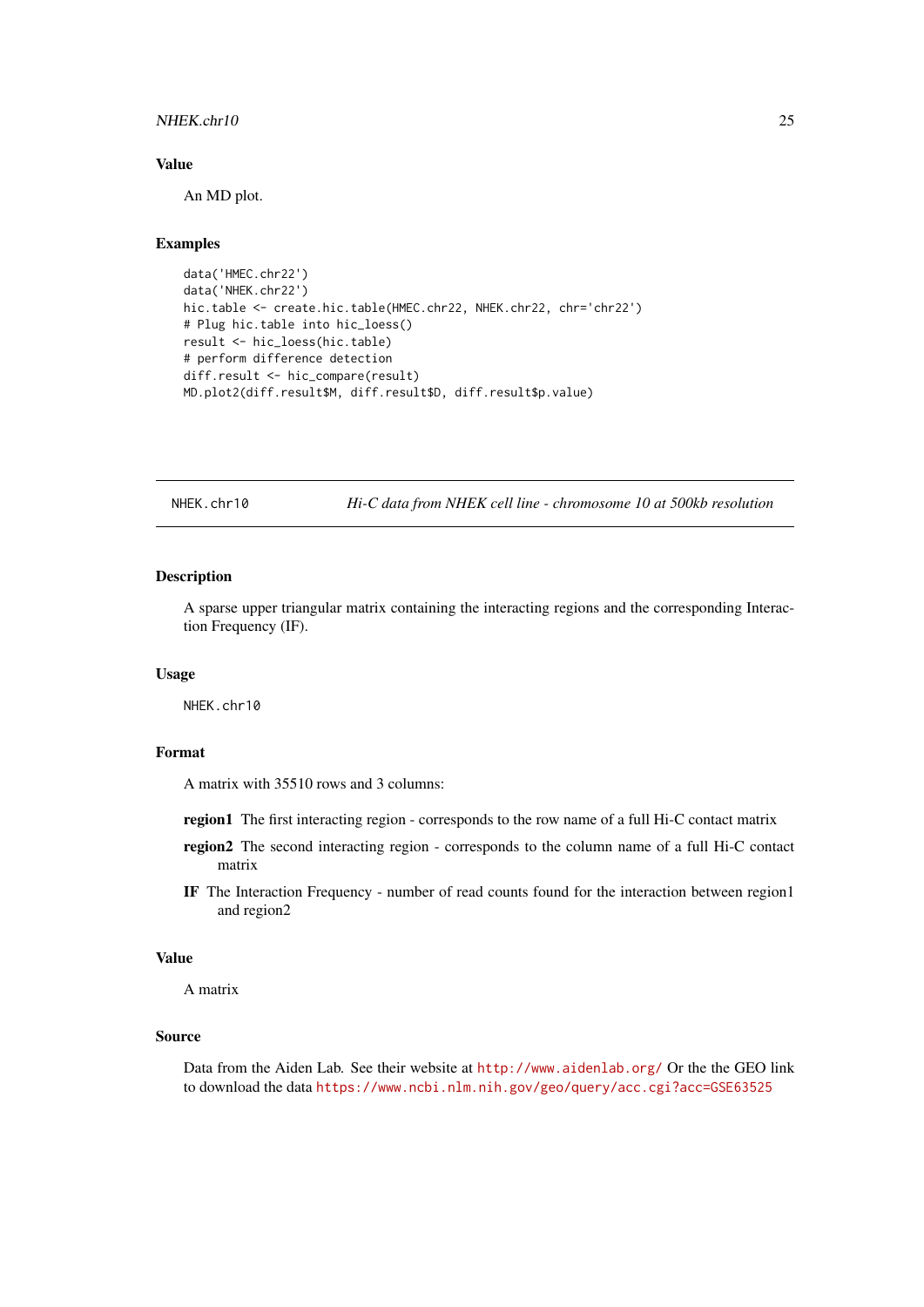<span id="page-25-0"></span>

A sparse upper triangular matrix containing the interacting regions and the corresponding Interaction Frequency (IF).

#### Usage

NHEK.chr22

#### Format

A matrix with 2508 rows and 3 columns:

- region1 The first interacting region corresponds to the row name of a full Hi-C contact matrix
- region2 The second interacting region corresponds to the column name of a full Hi-C contact matrix
- IF The Interaction Frequency number of read counts found for the interaction between region1 and region2

#### Value

A matrix

#### Source

Data from the Aiden Lab. See their website at <http://www.aidenlab.org/> Or the the GEO link to download the data <https://www.ncbi.nlm.nih.gov/geo/query/acc.cgi?acc=GSE63525>

nhek.IS *Hi-C data from NHEK cell line - chromosome 22 at 500kb resolution*

#### Description

An InteractionSet object 2508 interactions and 1 metadata column containing the Interaction Frequencies

#### Usage

nhek.IS

#### Format

An InteractionSet with 2508 rows and 1 metadata column:

IF The Interaction Frequency - number of read counts found for the interaction between region1 and region2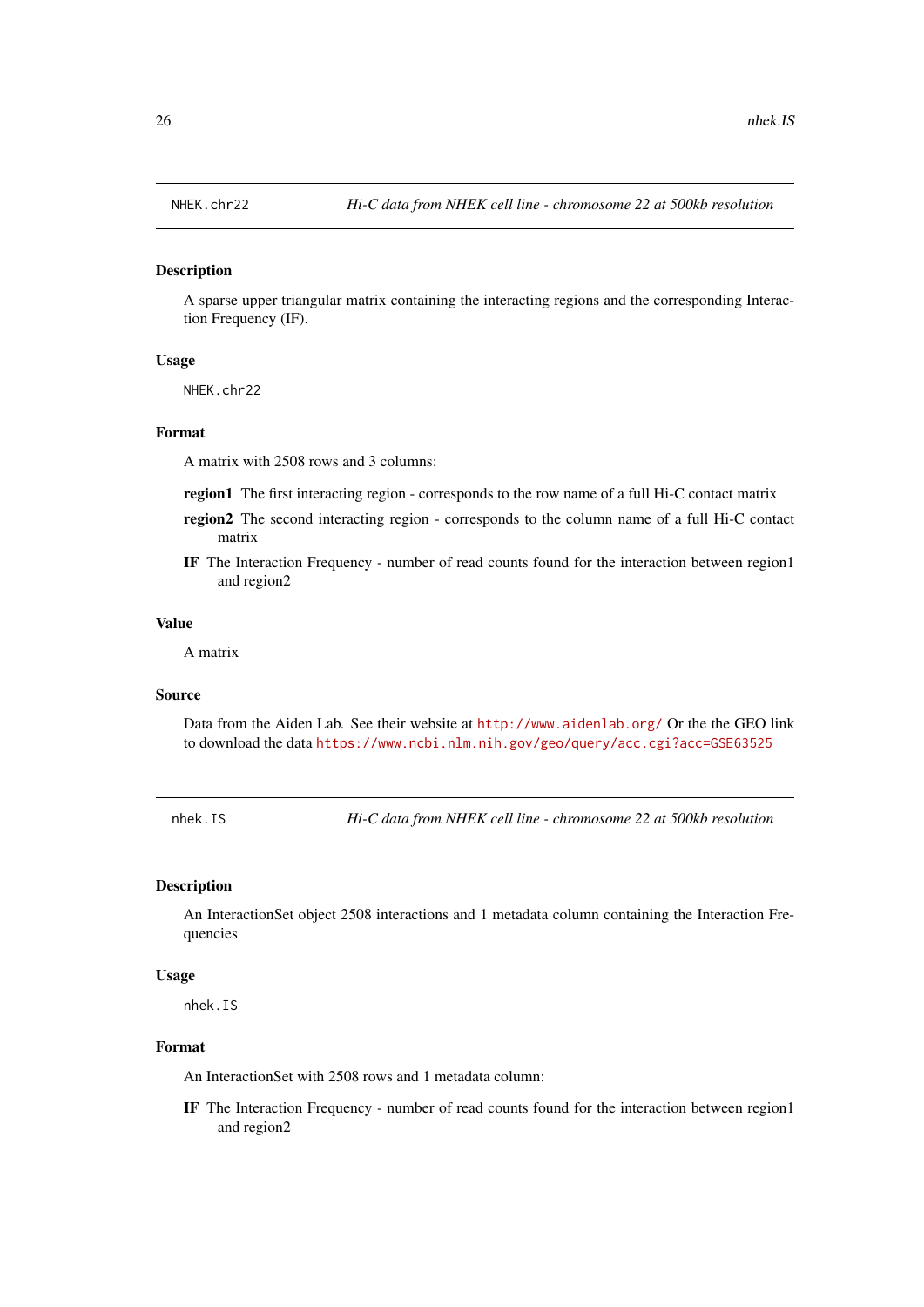#### <span id="page-26-0"></span>remove\_centromere 27

#### Value

A matrix

#### Source

Data from the Aiden Lab. See their website at <http://www.aidenlab.org/> Or the the GEO link to download the data <https://www.ncbi.nlm.nih.gov/geo/query/acc.cgi?acc=GSE63525>

| remove centromere | Function to remove centromere columns and rows from a full Hi-C |
|-------------------|-----------------------------------------------------------------|
|                   | contact matrix                                                  |

#### Description

Function to remove centromere columns and rows from a full Hi-C contact matrix

#### Usage

```
remove_centromere(mat)
```
#### Arguments

mat A full Hi-C matrix

#### Value

A list of (1) the column/row numbers of the centromere and (2) the Hi-c matrix with the centromere removed

#### Examples

```
m <- matrix(rpois(100, 5), 10, 10)
m[5, ] < - \emptysetm[, 5] <- 0
remove_centromere(m)
```
SCN *SCN normalization from Cournac 2012*

#### Description

SCN normalization from Cournac 2012

#### Usage

SCN(a, max.iter = 10)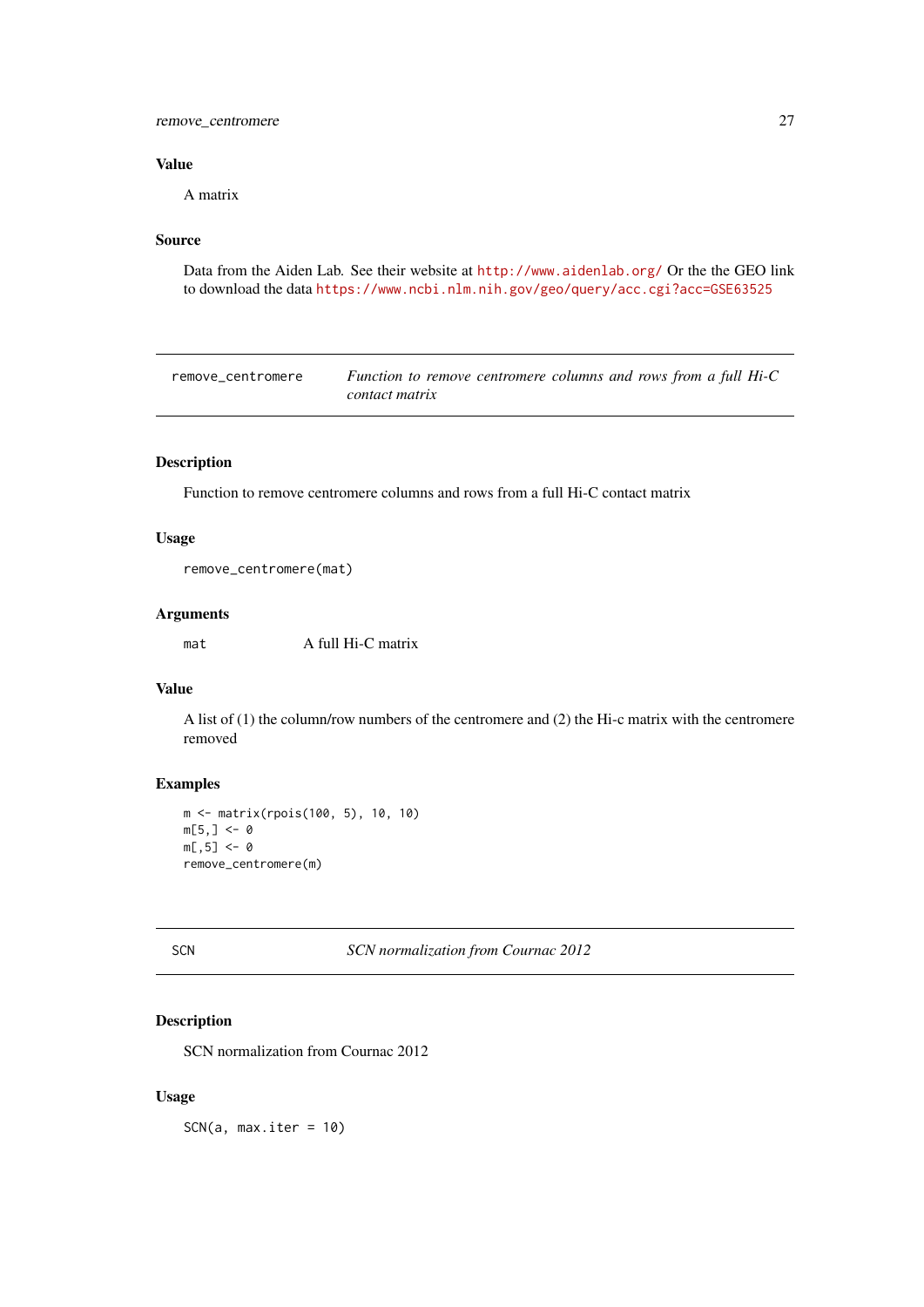#### <span id="page-27-0"></span>Arguments

| a        | The matrix to be normalized. Any cols/rows that sum to 0 will be removed |
|----------|--------------------------------------------------------------------------|
|          | before normalization.                                                    |
| max.iter | maximum number of iterations to be performed                             |

#### Details

Performs Sequential Component Normalization as described by Cournac. Coded using details in the manuscript. Cournac A, Marie-Nelly H, Marbouty M, Koszul R, Mozziconacci J. Normalization of a chromosomal contact map. BMC Genomics. 2012;13: 436. doi:10.1186/1471-2164-13-436

#### Value

An SCN normalized matrix

#### Examples

```
m <- matrix(rpois(100, 5), 10, 10)
SCN(m)
```
sim.other.methods *Compare other normalization methods on simulated data*

#### Description

Compare other normalization methods on simulated data

#### Usage

```
sim.other.methods(sim.table, i.range, j.range, Plot = TRUE,
 alpha = 0.05, diff.thresh = NA)
```
#### Arguments

| sim.table   | the similable object output from hic simulate                                                                              |
|-------------|----------------------------------------------------------------------------------------------------------------------------|
| i.range     | The row numbers for the cells that you want to introduce true differences at.<br>Must be same length as <i>j.range.</i>    |
| j.range     | The column numbers for the cells that you want to introduce true differences at.<br>Must be same length as <i>i.range.</i> |
| Plot        | Logical, should the HiCdiff plots be output? Defaults to TRUE.                                                             |
| alpha       | Type I error rate parameter. At what level should a significant difference be<br>defined. Defaults to 0.05.                |
| diff.thresh | Parameter for hic_diff procedure. see ?hic_diff for more details.                                                          |

#### Value

A list containing the true positive rate (TPR), the specificity (SPC), the p-values, the hic.table object, true differences - a data.table of the rows of the hic.table where a true difference was applied, the truth vector - a vector of 0's and 1's where 1 indicates a true difference was applied to that cell.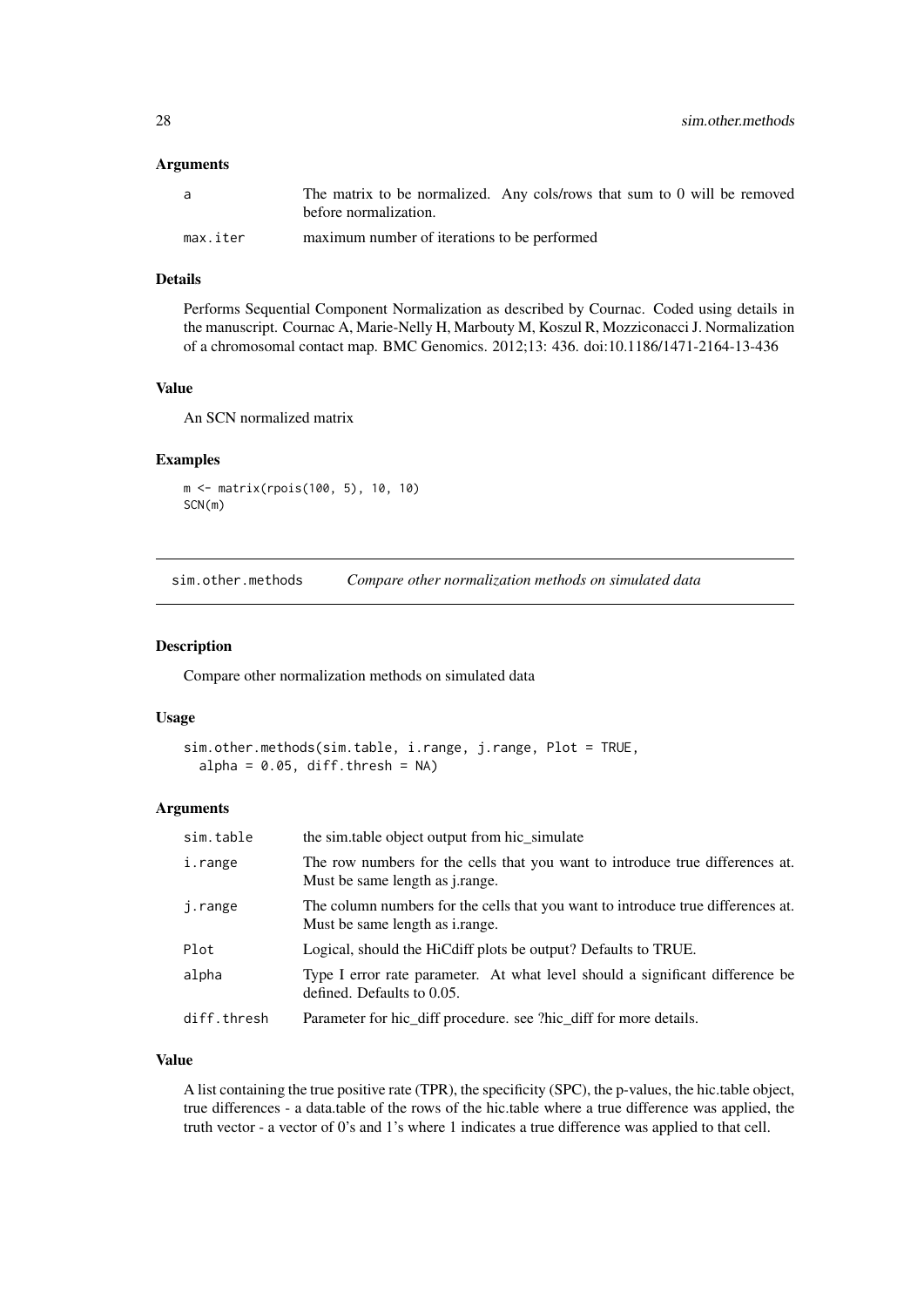#### <span id="page-28-0"></span>sim\_matrix 29

#### Examples

```
i.range = sample(1:100, replace=TRUE)
j.range = sample(1:100, replace=TRUE)
sim <- hic_simulate(i.range = i.range, j.range = j.range, fold.change = 2)
mat1 <- sim$sim.table[, c('start1', 'start2', 'IF1'), with=FALSE]
mat2 <- sim$sim.table[, c('start1', 'start2', 'IF2'), with=FALSE]
mat1 <- sparse2full(mat1) %>% KRnorm
mat2 <- sparse2full(mat2) %>% KRnorm
colnames(mat1) <- 1:ncol(mat1)
colnames(mat2) <-1:ncol(mat2)
mat1 <- full2sparse(mat1)
mat2 <- full2sparse(mat2)
new.tab <- create.hic.table(mat1, mat2, chr= 'chrsim')
sim2 <- sim.other.methods(new.tab, i.range = i.range, j.range = j.range)
```
sim\_matrix *Simulate 2 Hi-C matrices with differences*

#### Description

Simulate 2 Hi-C matrices with differences

#### Usage

```
sim\_matrix(nrow = 100, medianIF = 50000, sdIF = 14000,powerlaw.alpha = 1.8, sd.alpha = 1.9, prop.zero.slope = 0.001,
 centromere.location = NA, CNV.location = NA, CNV.proportion = 0.8,
 CNV.multiplier = 0, biasFunc = .normal.bias, fold.change = NA,
 i.random = NA, j.random = NA)
```
#### Arguments

| nrow            | Number of rows and columns of the full matrix                                                                                                                                                                                                                                                         |  |
|-----------------|-------------------------------------------------------------------------------------------------------------------------------------------------------------------------------------------------------------------------------------------------------------------------------------------------------|--|
| medianIF        | The starting value for a power law distribution for the interaction frequency of<br>the matrix. Should use the median value of the IF at distance $= 0$ . Typical values<br>for 1MB data are around 50,000. For 500kb data typical values are 25,000. For<br>100kb data, 4,000. For 50kb data, 1,800. |  |
| sdIF            | The estimated starting value for a power law distriubtion for the standard devi-<br>aton of the IFs. Should use the SD of the IF at distance $= 0$ . Typical value for<br>1MB data is 19,000.                                                                                                         |  |
|                 | powerlaw alpha The exponential parameter for the power law distribution for the median IF.<br>Typical values are 1.6 to 2. Defaults to 1.8.                                                                                                                                                           |  |
| sd.alpha        | The exponential parameter for the power law distribution for the SD of the IF.<br>Typical values are 1.8 to 2.2. Defaults to 1.9.                                                                                                                                                                     |  |
| prop.zero.slope |                                                                                                                                                                                                                                                                                                       |  |
|                 | The slope to be used for a linear function of the probability of zero in matrix $=$<br>slope * distance                                                                                                                                                                                               |  |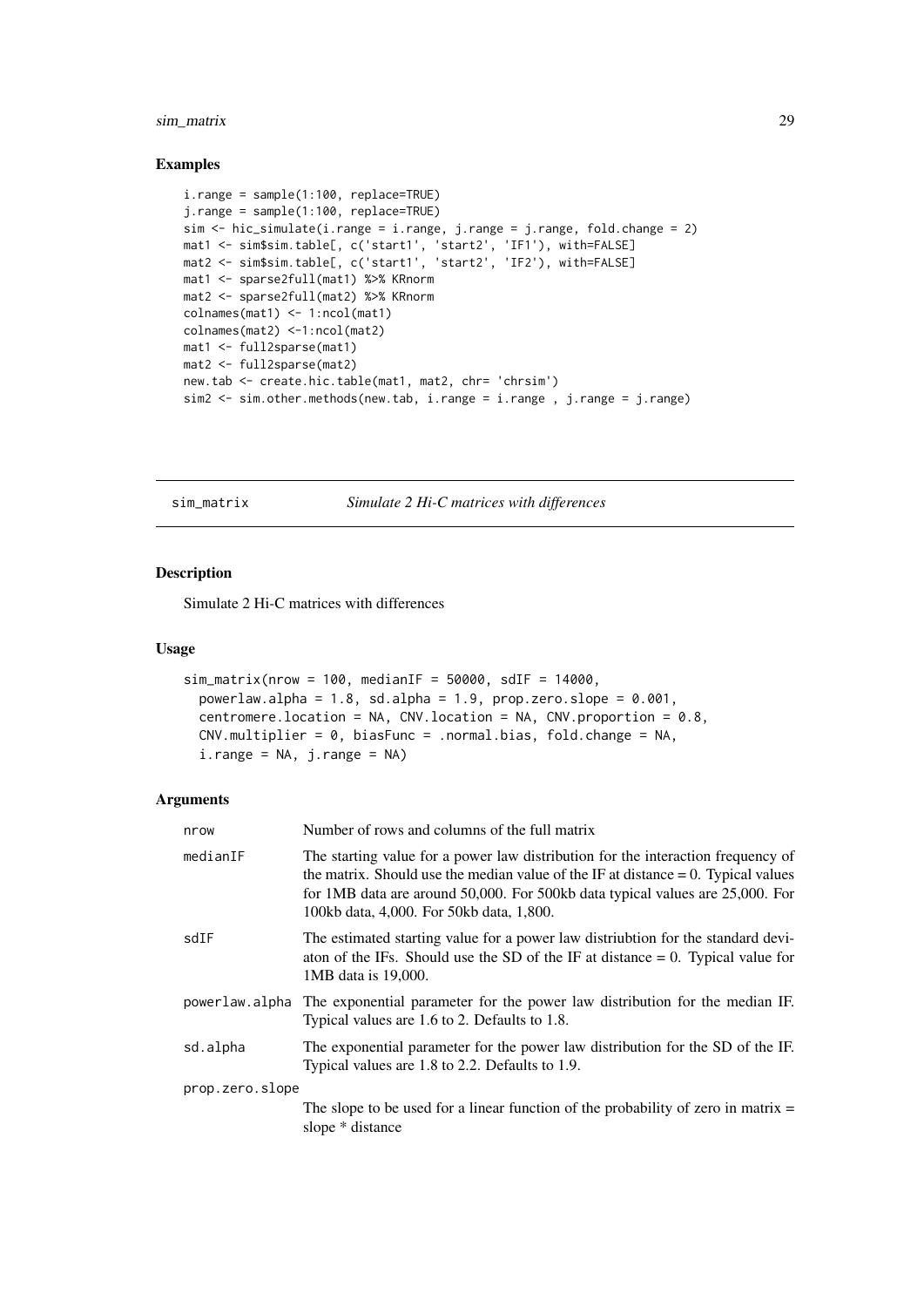#### centromere.location

The location for a centromere to be simulated. Should be entered as a vector of 2 numbers; the start column number and end column number. i.e. to put a centromere in a 100x100 matrix starting at column 47 and ending at column 50 enter centromere. location =  $c(47, 50)$ . Defaults NA indicating no simulated centromere will be added to the matrix.

- CNV.location The location for a copy number variance (CNV). Should be entered as a vector of 2 numbers; the start column number and end column number. i.e. to put a CNV in a 100x100 matrix starting at column 1 and ending at column 50 enter CNV.location =  $c(1, 50)$ . Defaults NA indicating no simulated CNV will be added to the matrices. If a value is entered one of the matrices will have a CNV applied to it.
- CNV.proportion The proportion of 0's to be applied to the CNV location specified. Defaults to 0.8.
- CNV.multiplier A multiplyer to be applied as the CNV. To approximate deletion set to 0, to increase copy numbers set to a value > 1. Defaults to 0.
- biasFunc A function used for adding bias to one of the simulated matrices. Should take an input of unit distance and generally have the form of  $1 +$  Probability Density Function with unit distance as the random variable. Can also use a constant as a scaling factor to add a global offset to one of the matrices. The output of the bias function will be multiplied to the IFs of one matrix. Included are a normal kernel bias and a no bias function. If no function is entered, a normal kernel bias with an additional global scaling factor of 4 will be used. To use no bias set biasFunc = .no.bias, see examples section.
- fold.change The fold change you want to introduce for true differences in the simulated matrices. Defaults to NA for no fold change added.
- i.range The row numbers for the cells that you want to introduce true differences at. Must be same length as j.range. Defaults to NA for no changes added.
- j.range The column numbers for the cells that you want to introduce true differences at. Must be same length as Defaults to NA for no changes added.

#### Value

A hic.table object containing simulated Hi-C matrices.

#### Examples

```
# simulate two matrices with no fold changes introduced using default values
sim <- hic_simulate()
# example of bias functions
## the default function used
```

```
.normal.bias = function(distance) {
  (1 + \exp(-( (distance - 20)^2)) / (2*30))) * 4}
## an additional bias function
.no.bias = function(distance) {
  1
}
```
# simulate matrices with 200 true differences using no bias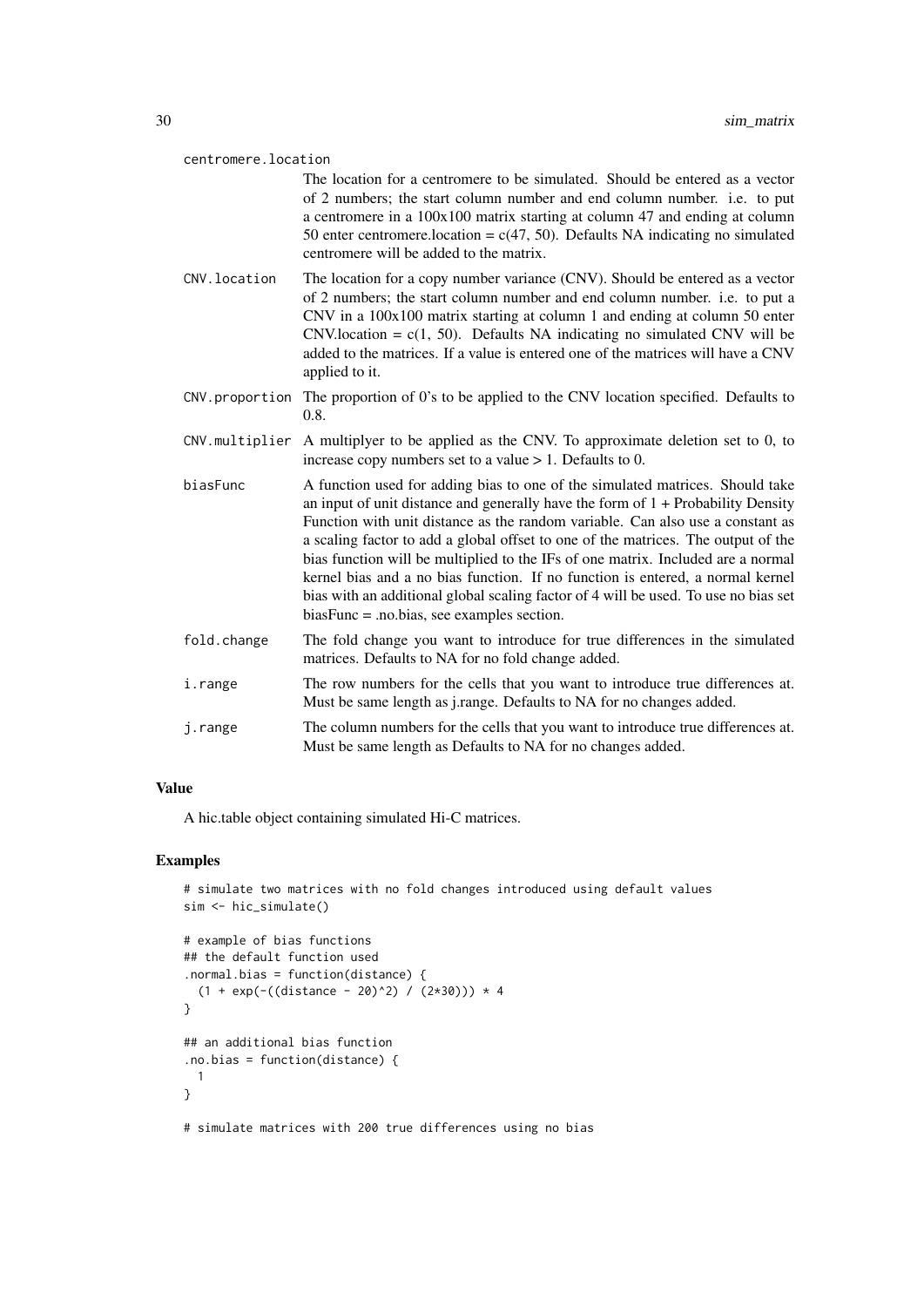```
i.range = sample(1:100, replace=TRUE)
j.range = sample(1:100, replace=TRUE)
sim2 <- hic_simulate(nrow=100, biasFunc = .no.bias, fold.change = 5,
                     i.range = i.range, j.range = j.range)
```
sparse2full *Transform a sparse upper triangular matrix to a full Hi-C contact matrix*

#### Description

sparse2full will transform a sparse upper triangular Hi-C matrix to a full Hi-C chromatin contact matrix. If you are entering a simple sparse matrix, i.e. there are only 3 columns leave hic.table = FALSE and column.name = NA. If you wish to transform a Hi-C matrix in hic.table object format into a full matrix then set hic.table = TRUE. You will then need to specify the column name that you wish to be entered as the values for the cells in the full matrix using the column.name option.

#### Usage

```
sparse2full(sparse.mat, hic.table = FALSE, column.name = NA)
```
#### Arguments

| sparse.mat  | A matrix in sparse upper triangular format.                                                                                                                     |
|-------------|-----------------------------------------------------------------------------------------------------------------------------------------------------------------|
| hic.table   | Logical, is your sparse mat a hic table?                                                                                                                        |
| column.name | Character, Required if hic.table set to TRUE; The column name of the hic.table<br>that you want placed into the cells of the full matrix, i.e. IF1, or p.value. |

#### Value

A full Hi-C contact Matrix.

#### Examples

data('NHEK.chr22') full.mat <- sparse2full(NHEK.chr22)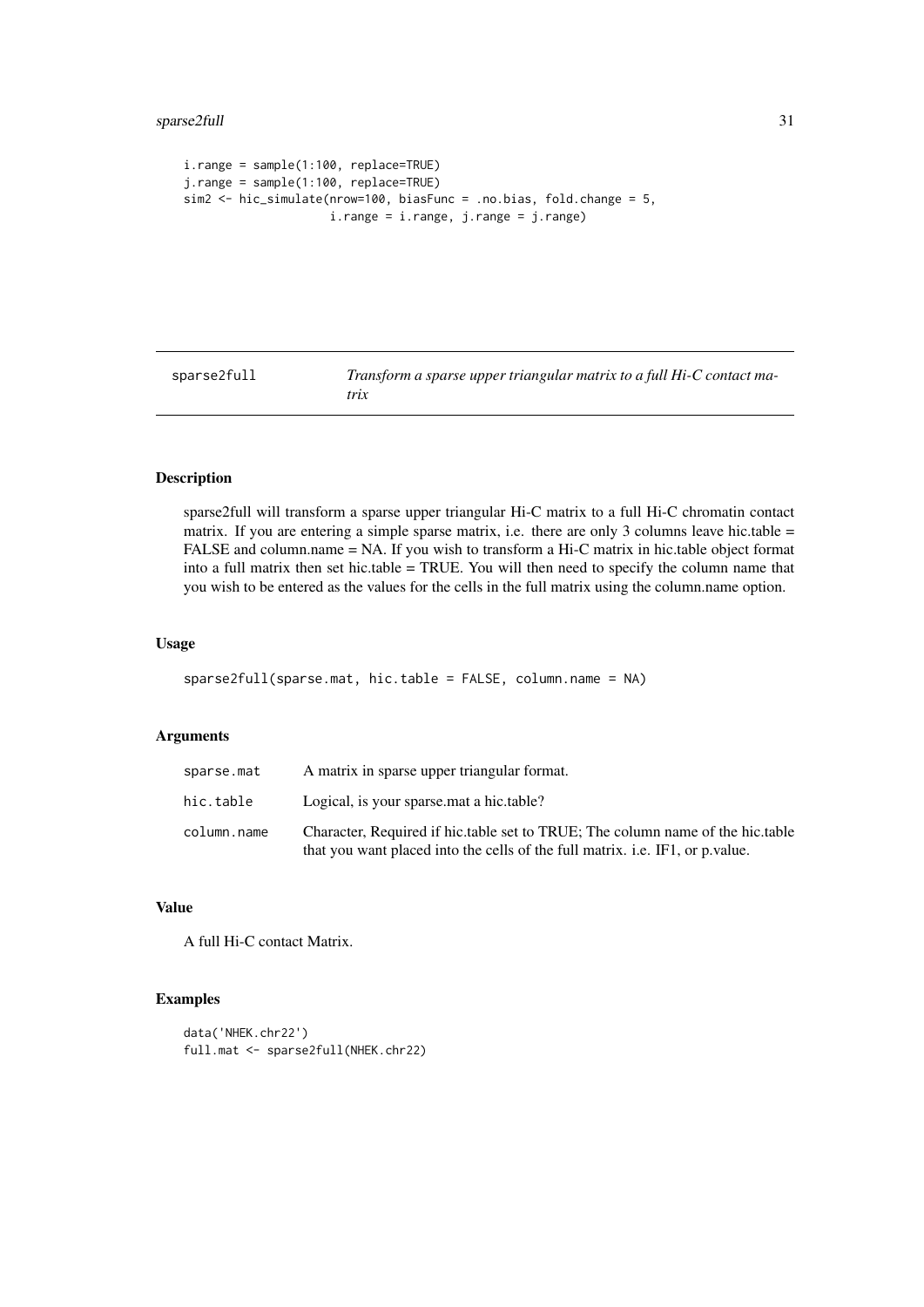<span id="page-31-0"></span>

Function to split hic.table into 2 subsets at the centromere

#### Usage

```
split_centromere(hic.table)
```
#### Arguments

hic.table A hic.table or list of hic.table objects

#### Value

A list of hic.tables in which the matrices have been split at the centromere

#### Examples

```
data('HMEC.chr22')
data('NHEK.chr22')
hic.table <- create.hic.table(HMEC.chr22, NHEK.chr22, chr = 'chr22')
split <- split_centromere(hic.table)
```

| total_sum | Total sum normalization for a list of hic.table objects |  |  |  |  |  |
|-----------|---------------------------------------------------------|--|--|--|--|--|
|-----------|---------------------------------------------------------|--|--|--|--|--|

#### Description

Total sum normalization for a list of hic.table objects

#### Usage

```
total_sum(hic.list)
```
#### Arguments

```
hic.list A list of hic.table objects created by the create.hic.table function. When creat-
                  ing the hic.list to be entered into this function you must set the scale option to
                  FALSE.
```
#### Details

This function will scale the IFs based on the total sum of the counts for the genome instead of on a per chromosome basis as done in the create.hic.table function when the scale option is set to TRUE. The idea behind this function to preserve more local CNV differences while still accounting for technical biases which can cause the total read counts to differ between sequencing runs.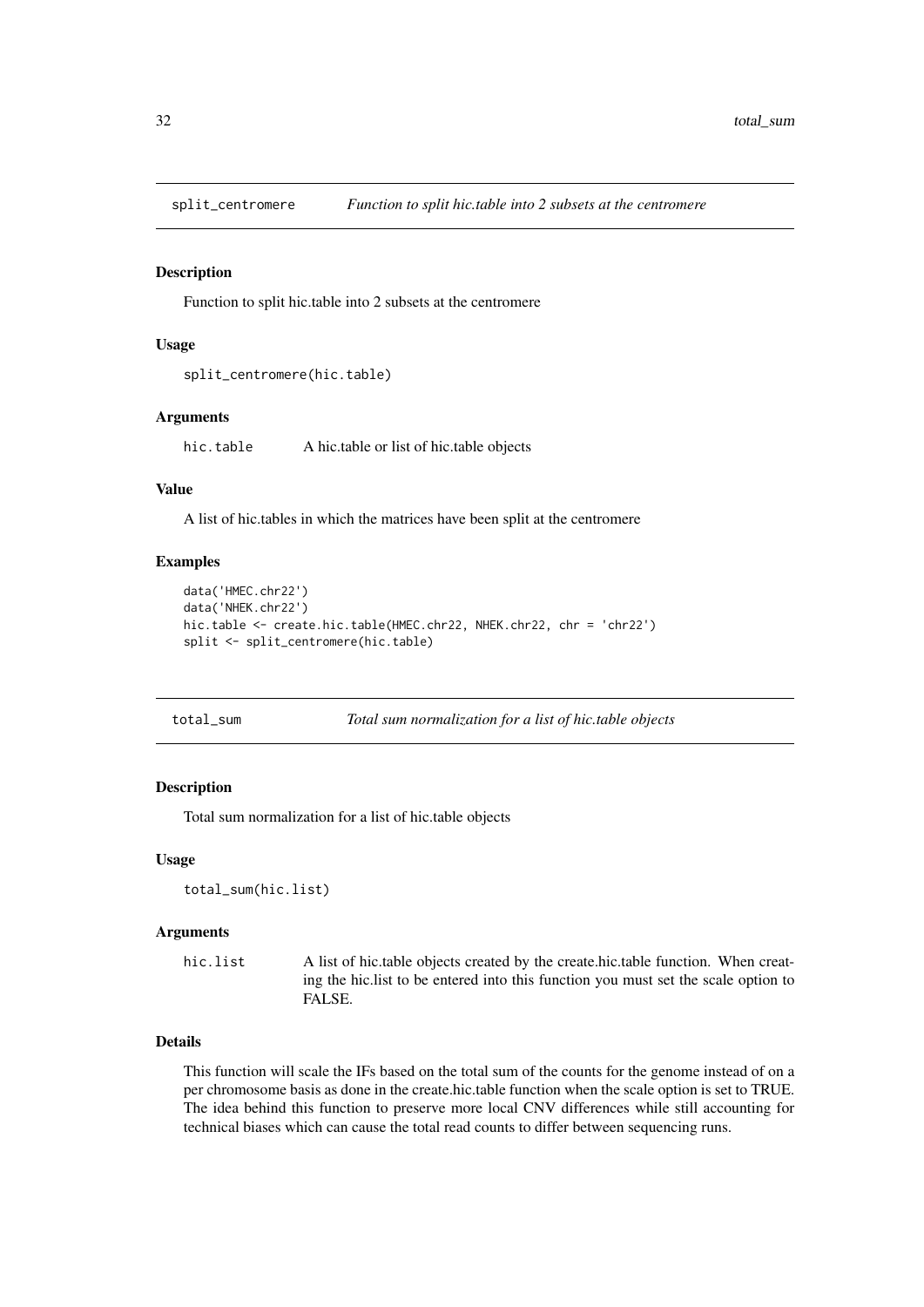<span id="page-32-0"></span>visualize\_pvals 33

#### Value

A list of hic.table objects.

#### Examples

```
data('HMEC.chr22')
data('NHEK.chr22')
data('HMEC.chr10')
data('NHEK.chr10')
hic.table1 <- create.hic.table(HMEC.chr22, NHEK.chr22,
    chr = 'chr22', scale = FALSE)
hic.table2 <- create.hic.table(HMEC.chr10, NHEK.chr10,
   chr = 'chr10', scale = FALSE)hic.list <- list(hic.table1, hic.table2)
scaled_list <- total_sum(hic.list)
```
visualize\_pvals *Function to visualize p-values from HiCcompare results*

#### Description

Function to visualize p-values from HiCcompare results

#### Usage

```
visualize_pvals(hic.table, alpha = NA, adj.p = TRUE)
```
#### Arguments

| hic.table | A hic.table object that has been normalized and has had differences detected.                                                                                                                                                                 |
|-----------|-----------------------------------------------------------------------------------------------------------------------------------------------------------------------------------------------------------------------------------------------|
| alpha     | The alpha level at which you will call a p-value significant. If this is set to a<br>numeric value then any p-values $\geq$ alpha will be set to 1 for the visualization<br>in the heatmap. Defaults to NA for visualization of all p-values. |
| adj.p     | Logical, Should the multiple testing corrected p-values be used (TRUE) or the<br>raw p-values (FALSE)?                                                                                                                                        |

#### Details

The goal of this function is to visualize where in the Hi-C matrix the differences are occuring between two experimental conditions. The function will produce a heatmap of the -log10(p-values) \* sign(adj.M) to visualize where the significant differences between the datasets are occuring on the genome.

#### Value

A heatmap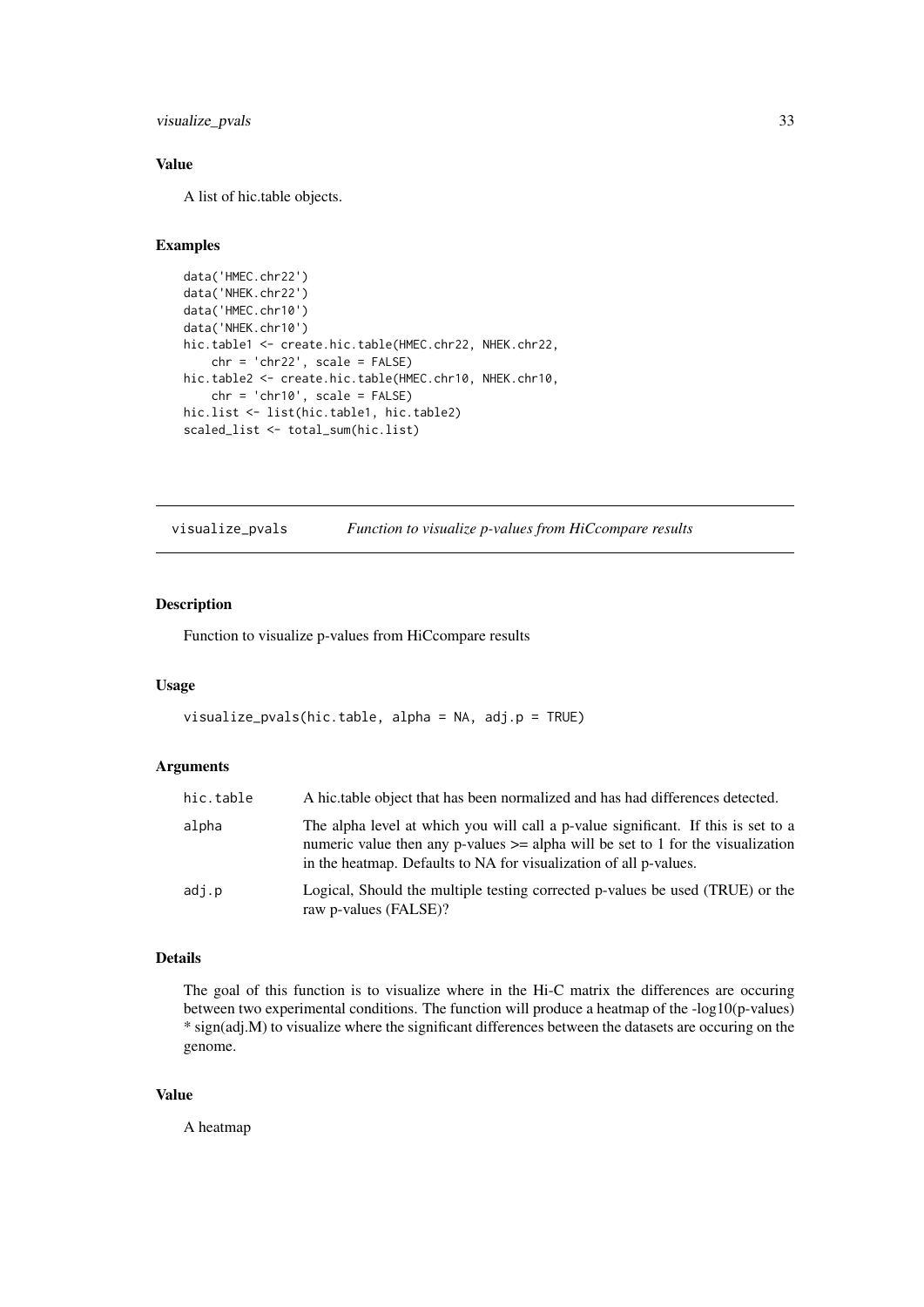```
# Create hic.table object using included Hi-C data in sparse upper triangular
# matrix format
data('HMEC.chr22')
data('NHEK.chr22')
hic.table <- create.hic.table(HMEC.chr22, NHEK.chr22, chr = 'chr22')
# Plug hic.table into hic_loess()
result <- hic_loess(hic.table, Plot = TRUE)
# perform difference detection
diff.result <- hic_compare(result, Plot = TRUE)
# visualize p-values
visualize_pvals(diff.result)
```